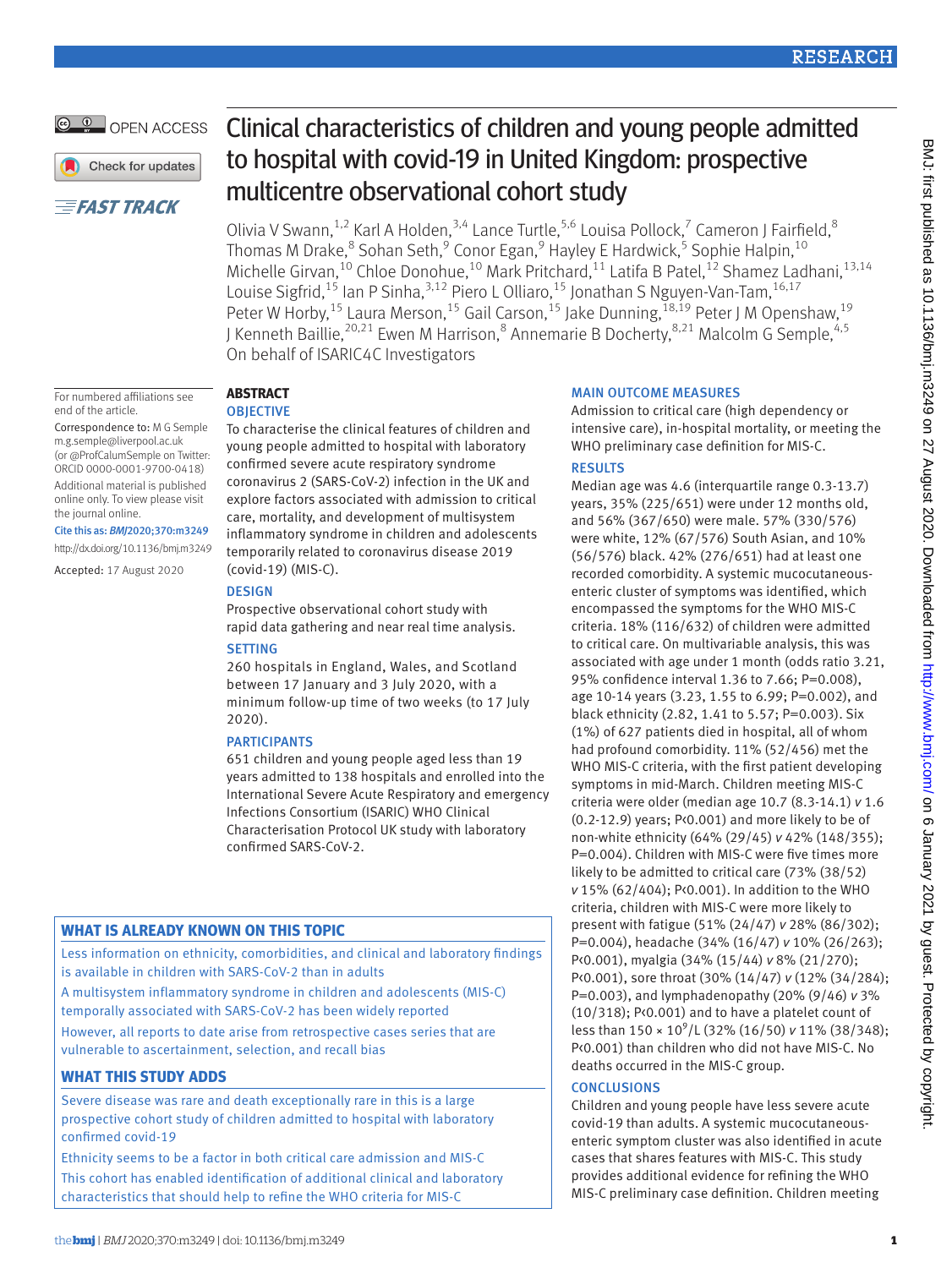the MIS-C criteria have different demographic and clinical features depending on whether they have acute SARS-CoV-2 infection (polymerase chain reaction positive) or are post-acute (antibody positive).

Study registration ISRCTN66726260.

#### **Introduction**

Children and young people comprise only 1-2% of cases of coronavirus disease 2019 (covid-19) worldwide.<sup>1-3</sup> In contrast to other respiratory viruses, children seem to have a lower risk of infection than adults,<sup>4</sup> and the vast majority of reported infections in children are mild or asymptomatic, with few recorded childhood fatalities attributed to covid-19. $25-7$  Initial reports from China showed that only 0.6% of children with covid-19 were critically ill.<sup>5</sup>

A severe disease phenotype has emerged in children that seems to be temporally associated with severe acute respiratory syndrome coronavirus 2 (SARS-CoV-2) infection.<sup>8 9</sup> The condition was first described in May 2020 in a cluster of children admitted to critical care in south London (UK), with evidence of a multisystem hyperinflammatory state with features similar to Kawasaki disease and toxic shock syndrome.<sup>8</sup> These children needed inotropic support for refractory circulatory shock and mechanical ventilation for cardiovascular stabilisation rather than respiratory failure. Similar cohorts have been reported in Italy and France.<sup>10 11</sup> The European Centre for Disease Prevention and Control estimated on 15 May 2020 that around 230 children had presented with this new syndrome in EU/EEA countries, with two fatalities.<sup>3</sup> The World Health Organization and the Royal College of Paediatrics and Child Health (RCPCH) have proposed preliminary case definitions.<sup>9 12</sup> WHO uses the term multisystem inflammatory syndrome in children and adolescents temporarily related to covid-19 (MIS-C), and the RCPCH describes this illness as paediatric inflammatory multisystem syndrome temporally associated with SARS-CoV-2 (PIMS-TS).

We aimed to characterise the features of children and young people (aged <19 years) admitted to hospital in the UK with laboratory confirmed SARS-CoV-2 infection from the International Severe Acute Respiratory and emerging Infection Consortium (ISARIC) WHO Clinical Characterisation Protocol UK (CCP-UK) cohort. As our study enrolled patients prospectively from the beginning of the pandemic, we also had a unique opportunity to examine the emergence, timing, risk factors, clinical presentation, progression, course, and outcomes of children and young people meeting the WHO preliminary case definition for MIS-C.<sup>9</sup>

#### **Methods**

#### Study design and setting

The ISARIC WHO CCP-UK is an ongoing prospective cohort study across acute care hospitals in England, Wales, and Scotland.<sup>13</sup> This standing protocol for studying disease caused by pathogens of public health interest was activated on 17 January 2020. The protocol, associated documents, and details of the Independent Data and Material Access Committee (IDAMAC) are available at <https://isaric4c.net>. We used STROBE guidelines when reporting.

#### **Participants**

Patients of any age admitted to hospital with proven or high likelihood of SARS-CoV-2 infection were enrolled into the ISARIC WHO CCP-UK cohort as previously described.<sup>13</sup> We present the data from children and young people aged less than 19 years on the date of hospital admission, enrolled into the study up to and including 3 July 2020, who had at least two weeks of outcome data available. For this report, we included only those children and young people who had documented laboratory evidence of SARS-CoV-2 infection (by polymerase chain reaction or serology). Patients were admitted to hospital or critical care at the discretion of the clinical team caring for them, and we set no criteria for these. We also included patients who were already admitted for other clinical reasons and subsequently tested positive for SARS-CoV-2 while an inpatient.

#### Data collection

Demographic and baseline data (including comorbidities and regular medications taken) alongside data on symptoms, clinical signs (including vital signs) during admission, laboratory and pathology investigations, treatments received while admitted, and outcome were collected onto case report forms (see supplementary methods). Data on illness progression and severity, including location within the hospital (ward versus critical care), were collected on day 1 (admission/diagnosis), day 3, day 6, day 9, admission to critical care, and discharge/death. Data were collected from healthcare records onto the case report forms through a secure online database, REDCap (Research Electronic Data Capture, Vanderbilt University, hosted by the University of Oxford). Collection of this routine anonymised demographic and clinical data from medical records did not require consent in England and Wales. In Scotland, a waiver for consent was obtained from the Public Benefit and Privacy Panel.

#### Variables

The case report form was agnostic to patients' age, so existing comorbidity variables were not tailored to the paediatric population (see supplementary methods for case report form and recoding of paediatric variables). Ethnicity was self-reported and transcribed from the healthcare record. The Paediatric Early Warning Score (PEWS) was used as a measure of disease severity at admission.<sup>14</sup>

#### Criteria for diagnosis of MIS-C

We used the WHO preliminary case definition for MIS-C as a framework for identifying children with the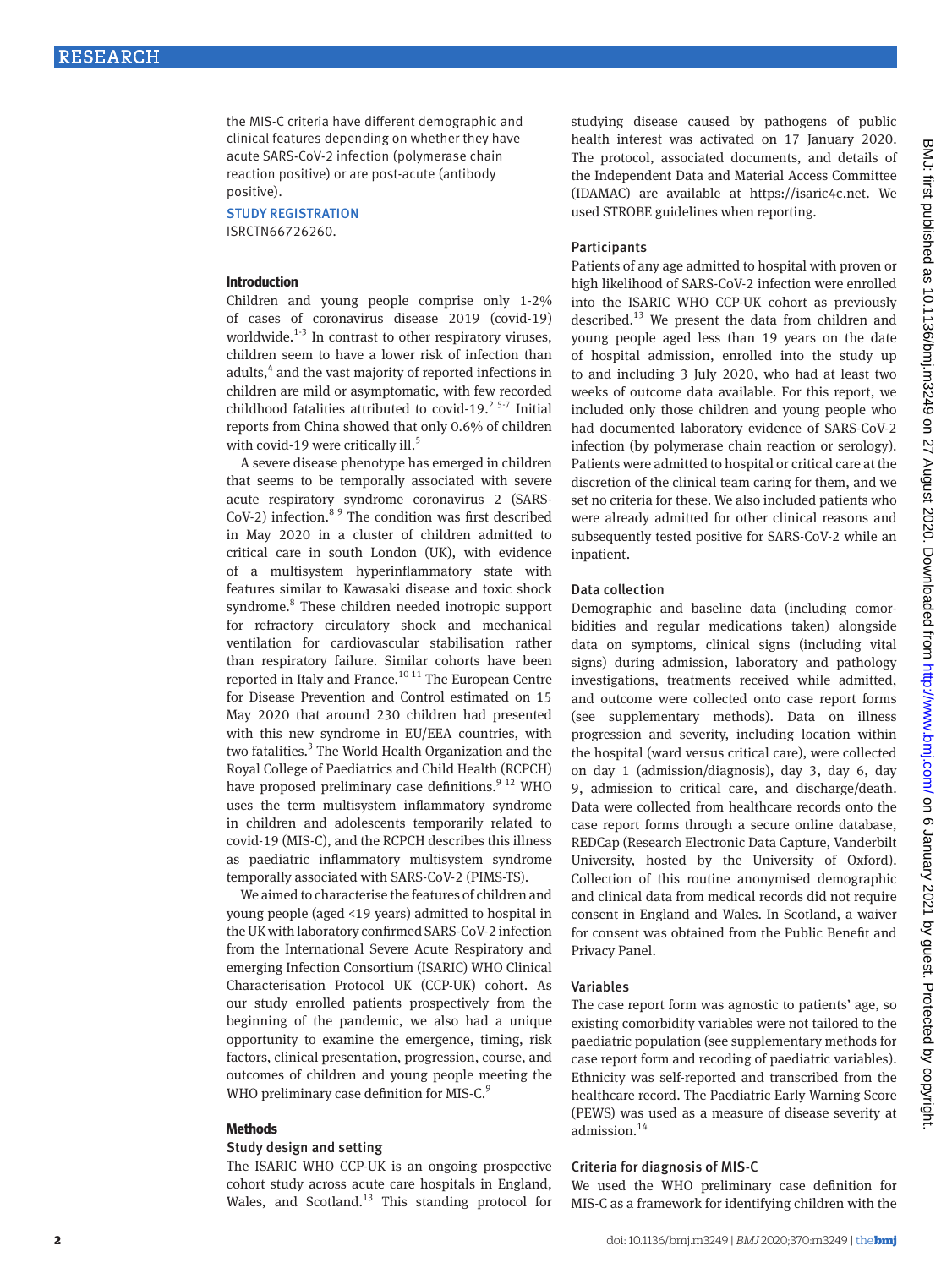1. Fever for 3 days or more (*of any duration, self-reported before presentation*)

- a. Rash or bilateral non-purulent conjunctivitis or muco-cutaneous inflammatory signs (*self-reported rash/conjunctivitis*)
- b. Hypotension or shock (*age <2 years, systolic blood pressure <60 mm Hg; ≥2 and <5 years, <70 mm Hg; ≥5 and <12 years, <80 mm Hg; ≥12 years, <90 mm Hg at any point in admission*14)
- c. Features of myocardial dysfunction, pericarditis, valvulitis, or coronary abnormalities (*diagnosis of endocarditis or myocarditis or documented pericardial effusion, coronary artery aneurysm, cardiomegaly, or cardiac dysfunction on echocardiography*)
- d. Evidence of coagulopathy (*international normalised ratio >1.2 (any age),premature neonate with prothrombin time >16 s*<sup>15</sup> *or term infant/older child*  with prothrombin time >14 s<sup>16-18</sup> (see supplementary methods))
- e. Acute gastrointestinal problems (*self-reported diarrhoea, vomiting, or abdominal pain*)
- 3. Plus elevated markers of inflammation (C reactive protein ≥60 mg/L or ferritin ≥200 mg/L at any point during admission; cut-offs chosen after expert discussion)
- 4. Plus no other obvious microbial cause of inflammation (no significant positive growth on blood culture/cerebrospinal fluid culture during admission)

syndrome within this dataset (box  $1$ ),  $9$  with adaptations defining thresholds to allow case identification in the ISARIC WHO CCP-UK cohort.

#### Duplicates

For cases in which a child appeared twice in the dataset (that is, by readmission or transfer between two recruiting centres), we retained only one admission in the data (detailed in supplementary methods).

## **Outcomes**

The primary outcomes of this study were admission to critical care (high dependency unit or paediatric intensive care unit), development of MIS-C, and inhospital mortality. Paediatric intensive care units are dedicated care settings providing the highest level of critical care for children and young people, who usually need invasive ventilation or support for two or more organs with a higher nurse to patient ratio. Paediatric intensive care units are usually located in regional tertiary centres or specialised hospitals. Paediatric high dependency units are for patients needing close monitoring and therapies for organ support without invasive ventilation or intensive care and are provided at tertiary hospitals and a limited number of district general hospitals.19 Admission to critical care is governed by the degree of physiological instability rather than diagnosis. We also examined need for respiratory and cardiovascular support. A minimum two week follow-up was ensured for all included patients.

## Bias and missing data

Specialist children's hospitals (tertiary care) with paediatric specific research teams and paediatric intensive care units may be over-represented. Capacity

to enrol was also limited by staff resources at times of high covid-19 activity, and we were unable to comment on patients who were not recruited.

The pandemic disrupted routine care and usual research activities, limiting data collection and verification, particularly during the peak of outbreak activity. We did not impute missing data for this descriptive analysis. To reduce the effect of missing data on outcome analyses, we restricted these analyses to patients who had been admitted for at least two weeks before data extraction. Complete data were not available for all variables, so denominators differ between analyses.

# Statistical analysis

Continuous variables are shown as mean (standard deviation) or as median (interquartile range) if non-normally distributed. Categorical variables are presented as a frequency (percentage) unless otherwise stated. For univariable comparisons, we used Welch's *t*, analysis of variance, Mann-Whitney U, or Kruskal-Wallis tests, according to data distribution. We compared categorical data by using  $\chi^2$  tests and considered a P value below 0.05 to be statistically significant; all tests were two sided. We made no adjustment for multiple comparisons. Parsimonious criterion based model building used the following principles: relevant explanatory variables were identified from previous studies; interactions were checked at first order level; final model selection was informed by the Akaike information criterion and C statistic, with appropriate assumptions checked including the distribution of residuals. Analysis of symptom cooccurrence used the Jaccard similarity coefficient and was presented as a hierarchically ordered heatmap (supplementary methods). We used R (R Core Team version 3.6.3, Vienna, Austria) for statistical analyses, with packages including tidyverse, finalfit lubridate, ggplot2, gplot, mclust, dendextend, and UpSetR.

# Patient and public involvement

This was an urgent public health research study in response to a public health emergency of international concern. Patients and the public were not involved in the design, conduct, or reporting of this rapid response research.

# **Results**

Between 17 January and 3 July 2020, 69 516 patients of all ages (range 0-106 years) were enrolled at 260 hospitals across England, Scotland, and Wales. Of these, 651 were patients under 19 years old with laboratory confirmed SARS-CoV-2 (651/69 516 (0.9%) of the total cohort (table 1; supplementary figures A and B). These patients were enrolled across 138 sites, of which 20 had a paediatric intensive care unit. We recruited 55 patients as hospital inpatients; they had been admitted for more than five days before symptom onset, indicating likely hospital acquired infection.

<sup>2.</sup> Plus two of the following: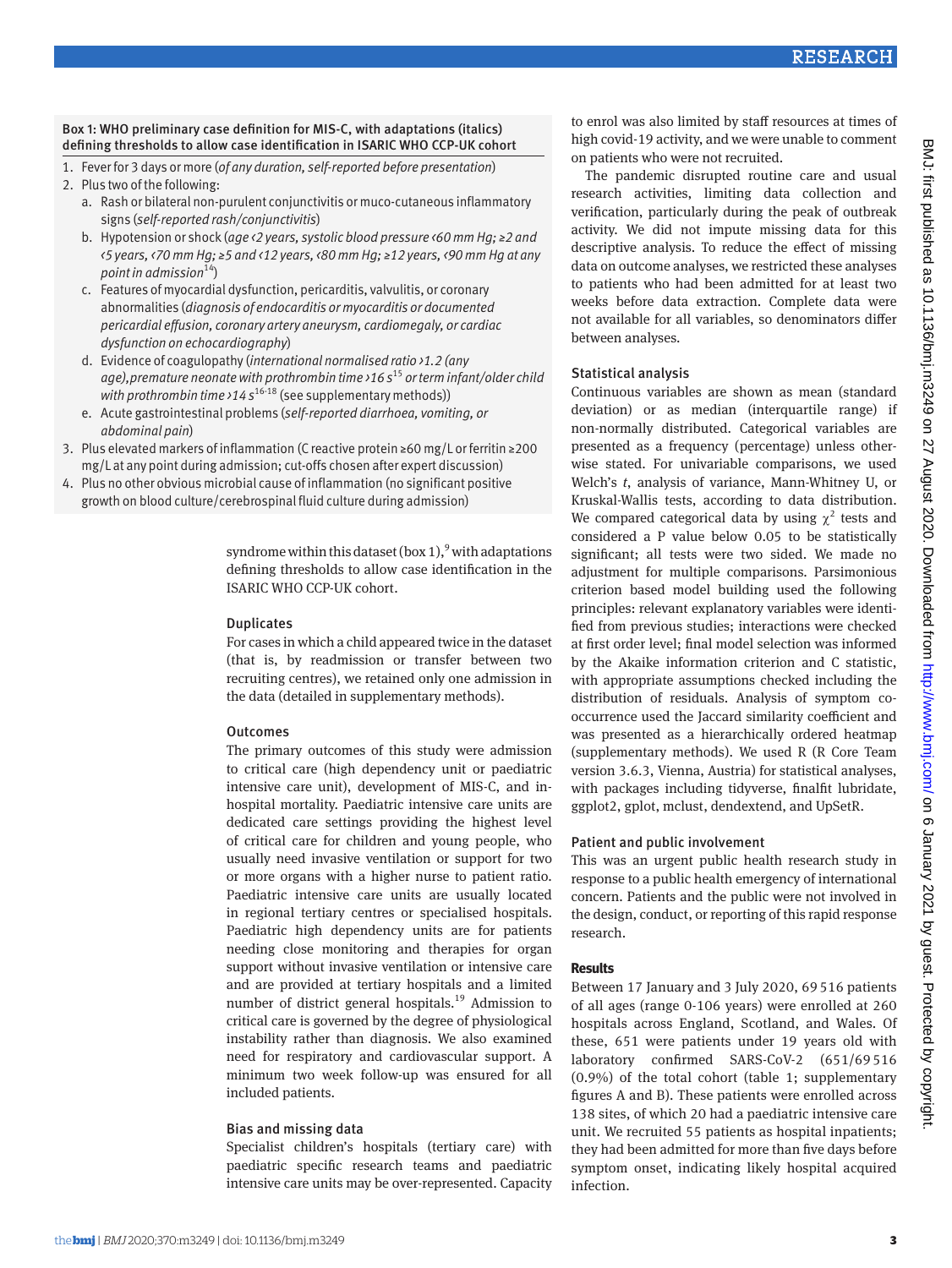Table 1 | Demographics across cohort of patients under 19 years with laboratory confirmation of SARS -CoV-2. Values are numbers (percentages) unless stated otherwise

| Variable                                                   | Patients (n=651) |
|------------------------------------------------------------|------------------|
| Median (interquartile range) age, years                    | $4.6(0.3-13.7)$  |
| Age group:                                                 |                  |
| <1 month                                                   | 53 (8.1)         |
| 1 month to <1 year                                         | 172 (26.4)       |
| 1-4 years                                                  | 108 (16.6)       |
| 5-9 years                                                  | 92(14.1)         |
| $10-14$ years                                              | 94 (14.4)        |
| 15-19 years                                                | 132 (20.3)       |
| Sex at birth:                                              |                  |
| Male                                                       | 367 (56.4)       |
| Female                                                     | 283(43.5)        |
| Missing                                                    | 1(0.2)           |
| Ethnicity:                                                 |                  |
| White                                                      | 330 (50.7)       |
| <b>Black</b>                                               | 56 (8.6)         |
| South Asian                                                | 67(10.3)         |
| Other                                                      | 123 (18.9)       |
| Missing                                                    | 75 (11.5)        |
| Admitted >5 days before symptom onset:                     |                  |
| <b>No</b>                                                  | 538 (82.6)       |
| Yes                                                        | 55 (8.4)         |
| Missing                                                    | 58 (8.9)         |
| Any comorbidity:                                           |                  |
| No/unknown                                                 | 375 (57.6)       |
| Yes                                                        | 276 (42.4)       |
| Neurological comorbidity:                                  |                  |
| <b>No</b>                                                  | 549 (84.3)       |
| Yes                                                        | 65 (10.0)        |
| Missing                                                    | 37(5.7)          |
| Haematological, oncological, immunological comorbidity:    |                  |
| <b>No</b>                                                  | 567 (87.1)       |
| Yes                                                        | 48 (7.4)         |
| Missing                                                    | 36(5.5)          |
| Asthma:                                                    |                  |
| <b>No</b>                                                  | 570 (87.6)       |
| Yes                                                        | 45(6.9)          |
| Missing                                                    | 36 (5.5)         |
| Prematurity*:                                              |                  |
| No                                                         | 155 (23.8)       |
| Yes                                                        | 46(7.1)          |
| Missing                                                    | 450 (69.1)       |
| Immunosuppressant use before presentationt:                |                  |
| <b>No</b>                                                  | 546 (83.9)       |
| Yes                                                        | 53(8.1)          |
| Missing                                                    | 52(8.0)          |
| *Defined as hirth hefore completion of 37 weeks' gestation |                  |

\*Defined as birth before completion of 37 weeks' gestation.

†Includes oral but not inhaled corticosteroids.

#### Age, sex, and ethnicity

The median age of the children was 4.6 (interquartile range 0.3-13.7) years, 35% (225/651) were under 12 months old, and 56% (367/650) were male (table 1). Ethnicity was recorded in 88% (576/651) of cases: 57% (330/576) were white, 12% (67/576) were South Asian, and 10% (56/576) were of black ethnicity. At least one comorbidity was reported in 42% (276/651) of cases.

#### Symptoms

The most common presenting symptoms were fever (70%; 431/617), cough (39%; 233/599), nausea/ vomiting (32%; 179/564), and shortness of breath (30%; 173/570) (fig 1). Fever and rhinorrhoea were less common with increasing age; however, nausea and

vomiting, abdominal pain, headache, and sore throat showed an increasing trend with age (supplementary figure D). A heatmap and dendrogram of presenting symptoms showed three distinct clusters of clinical phenotypes (fig 2). These comprised most commonly a discrete respiratory illness (green cluster) of cough, fever, shortness of breath, runny nose, lower chest wall indrawing, and wheeze, with clustering of both upper and lower respiratory symptoms together. Next was a cluster representing a systemic mucocutaneousenteric illness (purple cluster) of headache, myalgia, sore throat, vomiting, abdominal pain, diarrhoea, fatigue, rash, lymphadenopathy, and conjunctivitis. Finally, we observed a rarer neurological cluster of seizures and confusion (red cluster). The systemic mucocutaneous-enteric cluster includes the symptoms specified in the WHO preliminary case definition for MIS-C ("muco-cutaneous inflammation" and "acute gastrointestinal problems"), in addition to sore throat, myalgia, headache, and fatigue. The two main clusters "respiratory" and "systemic mucocutaneous-enteric" were not entirely dichotomous. Minor overlap occurred between a sub-cluster of "fever, cough, and shortness of breath" and a sub-cluster of "vomiting, abdominal pain, diarrhoea, fatigue, and rash" but very little overlap with "runny nose, wheeze, and lower chest wall indrawing."

#### Comorbidities

The most common comorbidities were neurological (11%; 65/614), haematological/oncological/immuno logical (combined category as described in supplementary methods:  $8\frac{6}{3}$ ;  $48/615$ ), and asthma (7%; 45/615). Data on prematurity (defined as birth before completion of 37 weeks' gestation) were as usual routinely collected only for children aged under 1 year, and 23% (46/201) were premature (table 1, supplementary table A, and supplementary figure C).

The median PEWS at presentation was 3 (interquartile range 1.0-5.0), and median blood test results at presentation were mostly within normal ranges (supplementary tables B and C). Antibiotics were given to 69% (415/601) of children, and 6% (38/591) received antiviral drugs (30 received acyclovir, 7 received remdesivir, and 3 received chloroquine/ hydroxychloroquine, some in combination) (table 2).

#### Children needing critical care

Eighteen per cent (116/632) of children were admitted to critical care (intensive care unit or high dependency unit level care); 8% (47/597) received inotropic support, 9% (57/619) received non-invasive ventilation, and 9% (58/620) received invasive mechanical ventilation (table 2, table 3, and supplementary figure E). Black ethnicity was significantly associated with admission to critical care on multivariable analysis (odds ratio 2.82, 95% confidence interval 1.41 to 5.57; P=0.003) (table 4 and supplementary table D). On multivariable analysis, both age under 1 month (odds ratio 3.21, 1.36 to 7.66; P=0.008) and age between 10 and 14 years (3.23, 1.55 to 6.99; P=0.002) were associated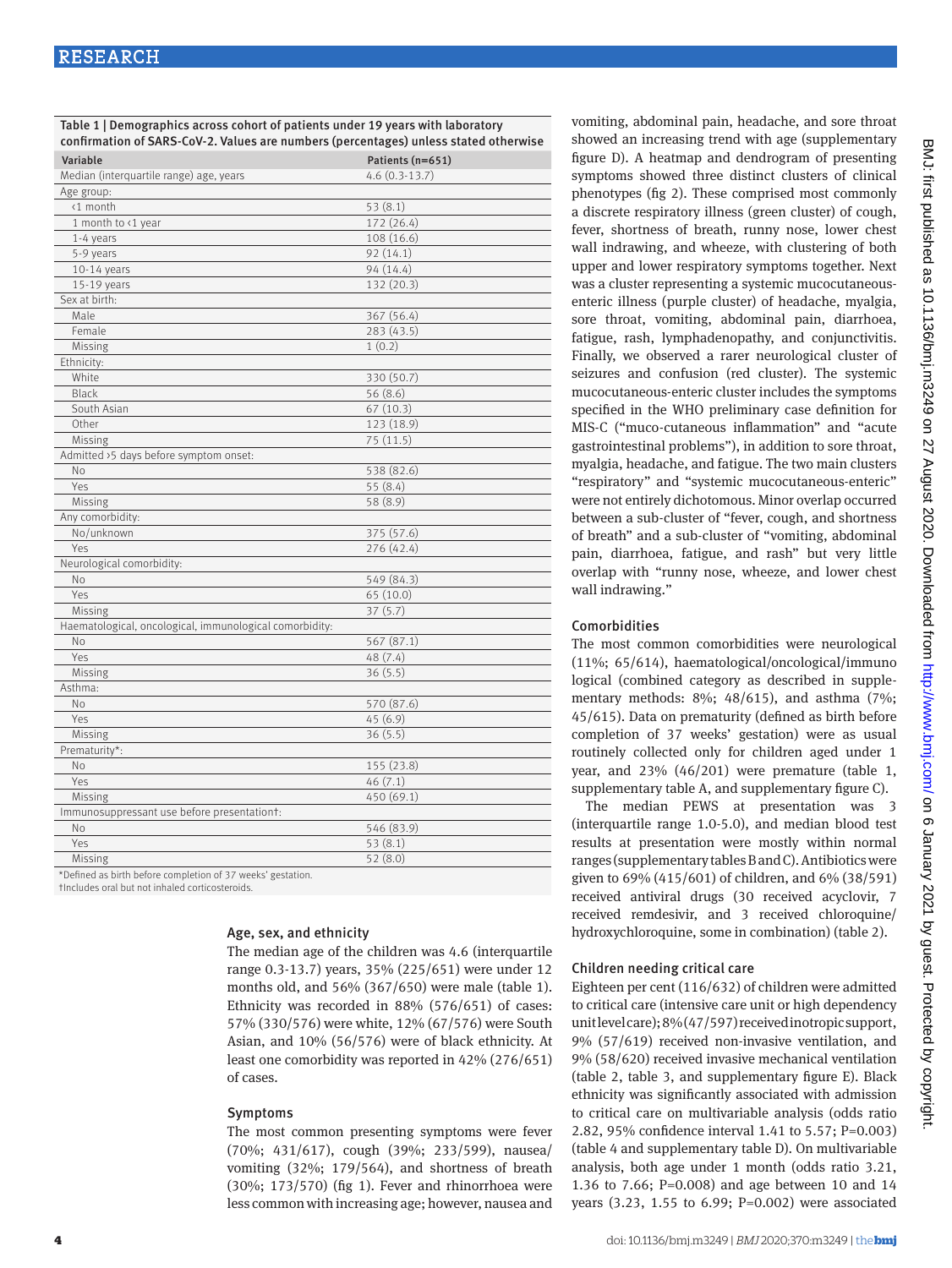

Fig 1 | Proportion of patients presenting with each symptom

with admission to critical care (reference age group 15-19 years), but we found no association with sex on either univariable or multivariable analysis (table 3, table 4, and supplementary table D).

On univariable analysis, children with comorbidities were more likely to be admitted to critical care than those without comorbidities (odds ratio 1.73, 1.15 to 2.60; P=0.008); however, this no longer reached significance in the multivariable model (odds ratio 1.42, 0.89 to 2.28; P=0.141). Comorbidities most commonly associated with critical care admission on univariable analysis were prematurity (50% (15/30) of critical care admissions *v* 18% (30/165) of standard care admissions; P=0.001), respiratory comorbidities (10% (12/115) *v* 4% (21/491); P=0.019), cardiac comorbidities (13/115 (11%) *v* 25/493 (5%); P=0.018), and obesity (6% (7/115) *v* 2% (10/487); P=0.028) (table 3 and supplementary table E). Children receiving critical care were more likely to have been admitted to hospital more than five days before their symptoms started (indicating likely hospital acquired infection) than those receiving ward level care (16% (18/110) *v* 8% (36/473); P=0.009). We found no association between previous immunosuppressant use and critical care admission (table 3).

Children admitted to critical care were more likely to have presented with diarrhoea, (38% (40/104) *v* 13% (58/448); P<0.001), conjunctivitis (16% (16/100) *v* 2% (10/412); P<0.001), and altered consciousness/ confusion (19% (19/99) *v* 6% (24/434); P<0.001) than those cared for on a standard ward (supplementary table F). They were objectively more unwell at presentation than those receiving standard ward care (median PEWS of 5 (2.0-7.0) *v* 2 (1.0-4.0); P<0.001) (supplementary table G). We also observed significant differences in haematological, biochemical, and radiological abnormalities between the two groups at presentation (supplementary table H). In particular, children admitted to critical care had a lower platelet count (median  $192.0 \times 10^9$ /L (interquartile range 133.0-280.5×10<sup>9</sup>/L) *v* 296.5×10<sup>9</sup>/L (229.0-383.5×10<sup>9</sup>/L); P<0.001), a higher neutrophil count  $(7.7\times10^9/L)$  (4.3-12.3×10<sup>9</sup>/L) *v* 4.6×10<sup>9</sup>/L (2.3-8.2×10<sup>9</sup>/L); P<0.001), and higher C reactive protein (64.5 (11.1-200.2) mg/L *v* 11.0 (3.0-54.5) mg/L; P<0.001) at presentation than those cared for on a standard ward. Children admitted to critical care were also more likely to have infiltrates on a chest radiograph (58% (47/81) *v* 32% (52/162); P<0.001).

We did a sub-analysis for critical care admission excluding any children who met the criteria for MIS-C. In this subgroup, the associations described above persisted, although obesity was no longer significantly associated with critical care admission (supplementary table I). In patients without MIS-C, prematurity and respiratory and cardiac comorbidities remained significantly associated with admission to critical care in addition to neurological (22% (17/77) *v* 10% (46/481); P=0.003), neurodisability (13% (9/71) *v* 5% (22/463); P=0.014), and gastrointestinal (9% (7/77) *v* 2% (11/480); P=0.007) comorbidities (supplementary table J), as is generally the case for children and young people most at risk of admission to critical care. After exclusion of children with MIS-C, conjunctivitis and diarrhoea were no longer significantly associated with critical care admission (supplementary table K); instead, shortness of breath (44% (31/71) *v* 28%  $(123/445)$ ; P=0.008) was associated with critical care admission. Total PEWS at presentation remained associated with critical care admission (supplementary table L). As expected, when cases of MIS-C were excluded, blood tests in patients admitted to critical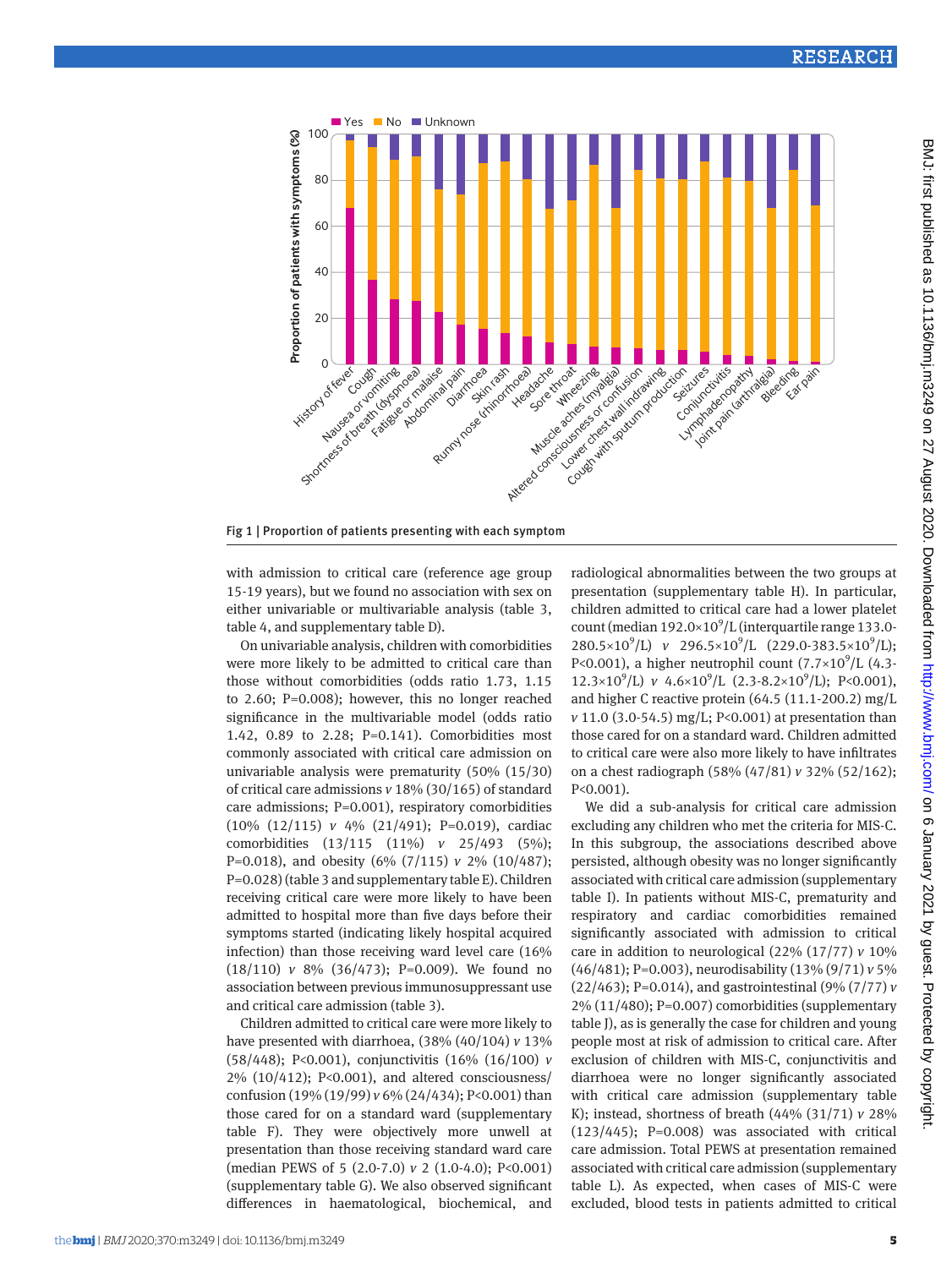

Fig 2 | Heatmap with dendrogram describing clusters (coloured) of co-occurring symptoms calculated using hierarchical clustering with Jaccard distance as metric and complete linkage. Heatmap shows pairwise Jaccard indices among 20 symptoms. Jaccard index is measure of similarity that calculates ratio of number of times two symptoms appear together in data and number of times either of them appears in data. Index varies between 0 and 1, with 0 implying that two symptoms never appear together (no co-occurrence) and 1 implying that two symptoms appear only together (co-occurrence only). Dendrogram describing clusters of symptoms in heatmap was calculated using hierarchical clustering with Jaccard distance as metric and complete linkage, where Jaccard distance is calculated by subtracting Jaccard index from 1. Lower chest=lower chest wall indrawing

care showed less of an inflammatory pattern compared with those cared for on a standard ward (median neutrophils  $6.2 \times 10^9$ /L  $(3.4 - 9.6 \times 10^9)$ /L) in critical care admissions versus  $4.5 \times 10^9$ /L (2.3-8.2×10<sup>9</sup>/L) in standard ward admissions (P=0.059) and median C reactive protein 21.4 (5.0-51.9) mg/L *v* 9.0 (3.0-46.9) mg/L (P=0.069)) (supplementary table M).

#### **Outcomes**

Outcome data were available for 627 children (table 2). Six (1%) children and young people died in hospital. Three were neonates (age <28 days) with severe comorbidities/illness—very premature, complex congenital cardiac anomaly, and bacterial sepsis. Three were aged 15-18 years, two of whom had profound neurodisability with pre-existing respiratory compromise; the other was immunosuppressed by chemotherapy for malignancy and had bacterial sepsis. Two children under 5 years old, both with life limiting, complex comorbidities, were discharged with planned palliative care and cause of death was not related to covid-19. Eighty nine per cent (557/627) of children and young people were discharged alive, and 10% (62/627) continued to receive care at the date of reporting (table 2).

## Patients meeting WHO preliminary case definition for MIS-C

Eleven per cent (52/456) of children met the WHO preliminary case definition for MIS-C (table 5 and supplementary figure  $F$ ).<sup>9</sup> The first patient identified developed symptoms in mid-March, when covid-19 cases were increasing nationally, followed by a small number of cases identified steadily throughout the surveillance period (fig 3). Geographically, the highest number of children with MIS-C came from areas with the largest covid-19 outbreaks—namely, the Midlands and Greater London (supplementary figure G).

Children who met the WHO preliminary definition for MIS-C were significantly older than those who did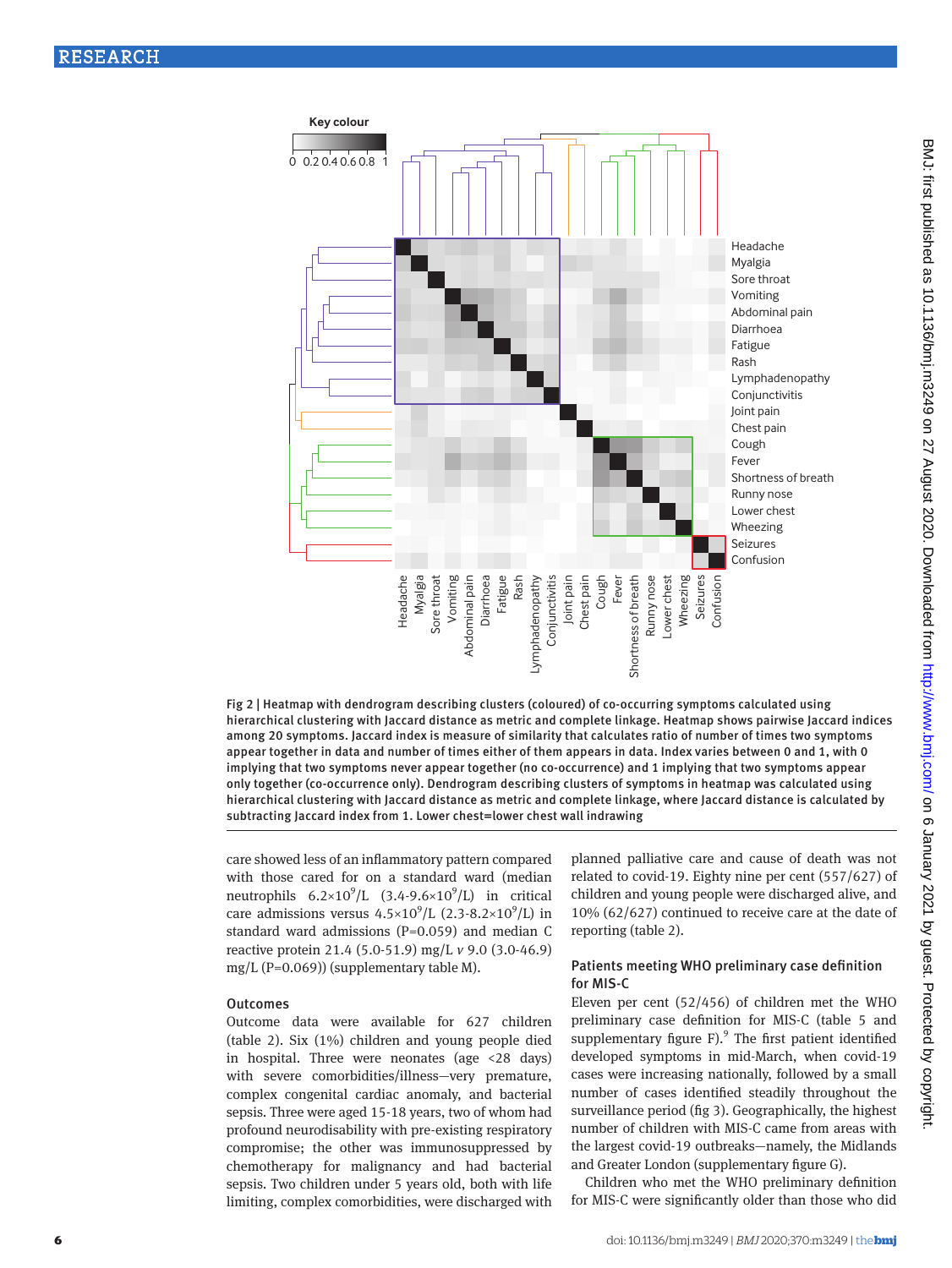| Table 2   Treatments received and outcomes. Values are numbers (percentages) |                  |  |  |
|------------------------------------------------------------------------------|------------------|--|--|
| <b>Treatment</b>                                                             | Patients (n=651) |  |  |
| Antibiotic:                                                                  |                  |  |  |
| No                                                                           | 186 (28.6)       |  |  |
| Yes                                                                          | 415 (63.7)       |  |  |
| Missing                                                                      | 50(7.7)          |  |  |
| Intravenous steroid:                                                         |                  |  |  |
| No                                                                           | 503 (77.3)       |  |  |
| Yes                                                                          | 47(7.2)          |  |  |
| Missing                                                                      | 101(15.5)        |  |  |
| Oral steroid:                                                                |                  |  |  |
| N <sub>o</sub>                                                               | 503 (77.3)       |  |  |
| Yes                                                                          | 30(4.6)          |  |  |
| Missing                                                                      | 118 (18.1)       |  |  |
|                                                                              |                  |  |  |
| Antiviral drug:                                                              | 553 (84.9)       |  |  |
| No                                                                           |                  |  |  |
| Yes                                                                          | 38(5.8)          |  |  |
| Missing                                                                      | 60(9.2)          |  |  |
| Supplementary oxygen:                                                        |                  |  |  |
| No                                                                           | 455 (69.9)       |  |  |
| Yes                                                                          | 172 (26.4)       |  |  |
| Missing                                                                      | 24(3.7)          |  |  |
| High flow nasal cannula oxygen:                                              |                  |  |  |
| No                                                                           | 536 (82.3)       |  |  |
| Yes                                                                          | 76 (11.7)        |  |  |
| Missing                                                                      | 39(6.0)          |  |  |
| Non-invasive ventilation:                                                    |                  |  |  |
| No                                                                           | 562 (86.3)       |  |  |
| Yes                                                                          | 57 (8.8)         |  |  |
| Missing                                                                      | 32 (4.9)         |  |  |
| Invasive ventilation:                                                        |                  |  |  |
| No                                                                           | 562 (86.3)       |  |  |
| Yes                                                                          | 58 (8.9)         |  |  |
| Missing                                                                      | 31(4.8)          |  |  |
| Inotropic support:                                                           |                  |  |  |
| No                                                                           | 550 (84.5)       |  |  |
| Yes                                                                          | 47 (7.2)         |  |  |
| Missing                                                                      | 54 (8.3)         |  |  |
| Nursed prone:                                                                |                  |  |  |
| No                                                                           | 574 (88.2)       |  |  |
| Yes                                                                          | 15(2.3)          |  |  |
| Missing                                                                      | 62(9.5)          |  |  |
| Nitric oxide:                                                                |                  |  |  |
| No                                                                           | 583 (89.6)       |  |  |
| Yes                                                                          | 7(1.1)           |  |  |
| Missing                                                                      | 61(9.4)          |  |  |
| ECMO:                                                                        |                  |  |  |
| No                                                                           | 613 (94.2)       |  |  |
| Yes                                                                          | 2(0.3)           |  |  |
| Missing                                                                      | 36(5.5)          |  |  |
| Dialysis/haemofiltration:                                                    |                  |  |  |
|                                                                              |                  |  |  |
| No                                                                           | 593 (91.1)       |  |  |
| Yes                                                                          | 5(0.8)           |  |  |
| Missing                                                                      | 53(8.1)          |  |  |
| ICU/HDU admission:                                                           |                  |  |  |
| No                                                                           | 516 (79.3)       |  |  |
| Yes                                                                          | 116 (17.8)       |  |  |
| Missing                                                                      | 19(2.9)          |  |  |
| Outcome                                                                      |                  |  |  |
| Died                                                                         | 6(0.9)           |  |  |
| Discharged alive                                                             | 557 (85.6)       |  |  |
| Ongoing care                                                                 | 62(9.5)          |  |  |
| Palliative discharge                                                         | 2(0.3)           |  |  |
| Missing                                                                      | 24(3.7)          |  |  |

ECMO=extracorporeal membrane oxygenation; HDU=high dependency unit; ICU=intensive care unit.

not (median age 10.7 (8.3-14.1) *v* 1.6 (0.2-12.9) years; P<0.001) and were significantly more likely to be of non-white ethnicity (64% (29/45) *v* 42% (148/355); P=0.004) (table 5). MIS-C was associated with obesity (10% (5/51) *v* 2% (6/385); P=0.005) but not with any other comorbidity (supplementary table N). No children with MIS-C were admitted more than five days before symptom onset (table 5). In addition to the WHO preliminary case definition features (fever, rash, conjunctivitis, and gastrointestinal symptoms), the children with MIS-C were also more likely to present with fatigue (51% (24/47) *v* 28% (86/302); P=0.004), headache (34% (16/47) *v* 10% (26/263); P<0.001), myalgia (34% (15/44) *v* 8% (21/270); P<0.001), sore throat (30% (14/47) *v* (12% (34/284); P=0.003), and lymphadenopathy (20% (9/46) *v* 3% (10/318); P<0.001) than were children who did not meet MIS-C criteria (supplementary table O). Children with MIS-C also had a higher PEWS at presentation (median 5.0 (2.8-6.2) *v* 3.0 (1.0-5.0); P<0.001) and were more likely to have reduced consciousness (25% (13/51) *v* 9% (33/350); P=0.001) than those who did not meet the criteria (supplementary table P and supplementary figure H).

Children with MIS-C were five times more likely than others to be admitted to critical care (73% (38/52) *v* 15% (62/404); P<0.001) (table 5). They were more likely to receive intravenous corticosteroids (55% (24/44) *v* 6% (20/353); P<0.001), non-invasive (35% (18/52) *v* 8% (31/397); P<0.001) and invasive ventilation (27% (14/52) *v* 9% (36/397); P=0.001), and inotropic support (51% (25/49) *v* 5% (18/380); P=0.001) (table 5). Sixty five per cent (28/43) of patients with MIS-C received intravenous immunoglobulins, and 17% (7/42) received immunomodulatory therapy (three received anakinra, one tocilizumab, one adalimumab, one infliximab, and one unspecified) (supplementary table R). Fifty seven per cent (21/37) of MIS-C cases had one or more documented cardiac complications. Of these, 10 had impaired cardiac function on echocardiogram, nine had a pericardial effusion, three had electrocardiographic changes (heart block, junctional rhythm and T wave inversion, borderline ST elevation and changes of pericarditis), three had coronary artery dilatation, two had coronary artery aneurysm, two had myocarditis and two had valvular regurgitation. No deaths occurred in the MIS-C group.

Review of laboratory investigations found that children who met the criteria for MIS-C were more likely to have a platelet count of less than  $150\times10^9$ /L than those who did not (32% (16/50) *v* 11% (38/348); P<0.001) (supplementary table Q). Children who met the MIS-C criteria also had lower lymphocyte counts (median  $0.9\times10^{9}/L$  (0.7-1.7×10<sup>9</sup>/L) *v* 2.2×10<sup>9</sup>/L (1.3-3.8×10 $^9$ /L); P<0.001) but higher neutrophil counts  $(8.3\times10^{9}/L)(5.9-12.4\times10^{9}/L)$  *v*  $4.6\times10^{9}/L$   $(2.3-8.6\times10^{9}/L)$ 10<sup>9</sup>/L); P<0.001) and higher creatinine (55.0 (35.8-82.5) μmol/L *v* 30.0 (20.0-51.8) μmol/L; P<0.001) than those without (supplementary table Q).

Of the 52 patients with MIS-C, 56% (28/50) were polymerase chain reaction positive for SARS-CoV-2 (acute infection), 44% (22/50) were SARS-CoV-2 antibody positive (post-acute), and two were confirmed but the method was not specified. (supplementary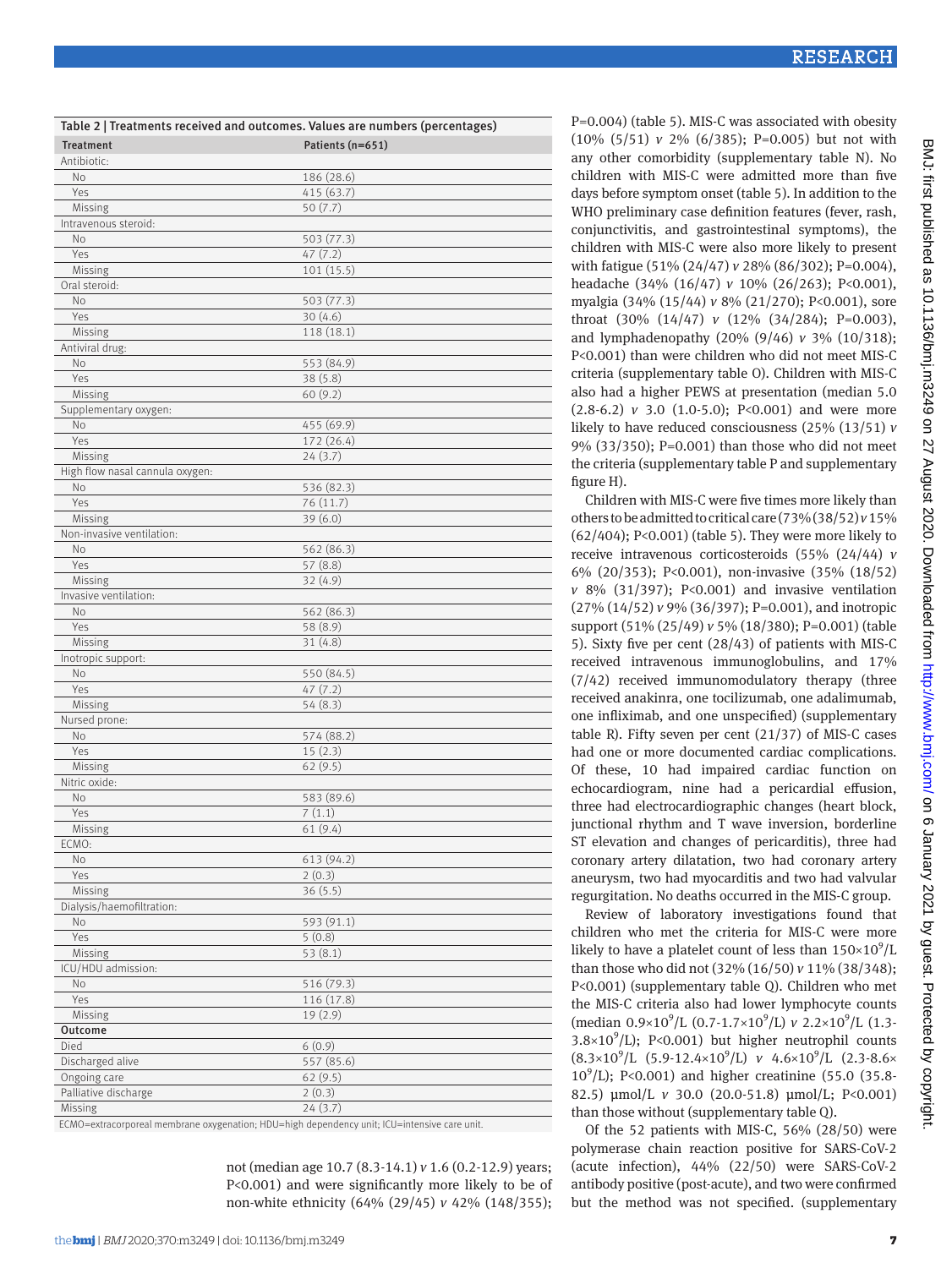| Variable                                    | <b>Standard ward admission</b><br>$(n=516; 81.6%)$ | Critical care admission<br>$(n=116; 18.4\%)$ | P value* |
|---------------------------------------------|----------------------------------------------------|----------------------------------------------|----------|
| Median (interquartile range) age, years     | $3.7(0.3-13.8)$                                    | $8.9(0.4-13.5)$                              | 0.29     |
| Neonate (<1 month):                         |                                                    |                                              | 0.007    |
| No                                          | 482 (93.4)                                         | 99 (85.3)                                    |          |
| Yes                                         | 34(6.6)                                            | 17(14.7)                                     |          |
| Age group, years:                           |                                                    |                                              | 0.001    |
| $\langle 1$                                 | 186 (36.0)                                         | 31(26.7)                                     |          |
| $1 - 4$                                     | 90 (17.4)                                          | 15 (12.9)                                    |          |
| $5 - 9$                                     | 73(14.1)                                           | 18 (15.5)                                    |          |
| $10 - 14$                                   | 58 (11.2)                                          | 33 (28.4)                                    |          |
| $15 - 19$                                   | 109(21.1)                                          | 19(16.4)                                     |          |
| Sex at birth:                               |                                                    |                                              | 0.300    |
| Male                                        | 286 (55.4)                                         | 71(61.2)                                     |          |
| Female                                      | 229 (44.4)                                         | 45 (38.8)                                    |          |
| Missing                                     | 1(0.2)                                             | 0(0.0)                                       |          |
| Ethnicity:                                  |                                                    |                                              | 0.001    |
| White                                       | 282 (54.7)                                         | 41(35.3)                                     |          |
| <b>Black</b>                                | 36(7.0)                                            | 19(16.4)                                     |          |
| South Asian                                 | 49(9.5)                                            | 13(11.2)                                     |          |
| Other                                       | 92 (17.8)                                          | 26 (22.4)                                    |          |
| Missing                                     | 57 (11.0)                                          | 17(14.7)                                     |          |
| Admitted >5 days before symptom onset:      |                                                    |                                              | 0.009    |
| No                                          | 437 (84.7)                                         | 92 (79.3)                                    |          |
| Yes                                         | 36(7.0)                                            | 18 (15.5)                                    |          |
| Missing                                     | 43(8.3)                                            | 6(5.2)                                       |          |
| Any comorbidity:                            |                                                    |                                              | 0.009    |
| No/unknown                                  | 306(59.3)                                          | 53 (45.7)                                    |          |
| Yes                                         | 210 (40.7)                                         | 63(54.3)                                     |          |
| Prematurityt:                               |                                                    |                                              | 0.001    |
| <b>No</b>                                   | 135 (26.2)                                         | 15 (12.9)                                    |          |
| Yes                                         | 30(5.8)                                            | 15 (12.9)                                    |          |
| Missing                                     | 351 (68.0)                                         | 86(74.1)                                     |          |
| Respiratory comorbidity:                    |                                                    |                                              | 0.019    |
| <b>No</b>                                   | 470 (91.1)                                         | 103 (88.8)                                   |          |
| Yes                                         | 21(4.1)                                            | 12(10.3)                                     |          |
| Missing                                     | 25(4.8)                                            | 1(0.9)                                       |          |
| Cardiac comorbidity:                        |                                                    |                                              | 0.018    |
| No                                          | 468 (90.7)                                         | 102 (87.9)                                   |          |
| Yes                                         | 25(4.8)                                            | 13(11.2)                                     |          |
| Missing                                     | 23(4.5)                                            | 1(0.9)                                       |          |
| Obesity:                                    |                                                    |                                              | 0.028    |
| No                                          | 477 (92.4)                                         | 108 (93.1)                                   |          |
| Yes                                         | 10(1.9)                                            | 7(6.0)                                       |          |
| Missing                                     | 29(5.6)                                            | 1(0.9)                                       |          |
| Immunosuppressant use before presentation‡: |                                                    |                                              | 1.00     |
| No                                          | 443 (85.9)                                         | 101(87.1)                                    |          |
| Yes                                         | 43(8.3)                                            | 10(8.6)                                      |          |
| Missing                                     | 30(5.8)                                            | 5(4.3)                                       |          |

Table 3 | Demographics stratified by admission to critical care. Values are numbers (percentages) unless stated otherwise

\*Categorical variables analysed using Fisher's exact test and continuous variables by Kruskal-Wallis test.

†Defined as birth before completion of 37 weeks' gestation.

‡Includes oral but not inhaled corticosteroids.

table R). Patients with MIS-C who were antibody positive were younger (median age 10.0 (7.7-13.2) years *v* 12.4 (8.9-15.3) years; P=0.057) and more likely to be of non-white ethnicity (90% (19/21) *v* 45%  $(10/22)$ ; P=0.003) than those who were polymerase chain reaction positive. Although obesity had been associated with MIS-C (table 5), when analysed by SARS-CoV-2 detection method this feature seemed to be driven by those with MIS-C who were polymerase chain reaction positive, as none of the antibody positive patients were obese (19% (5/27) *v* 0% (0/22); P=0.056) (supplementary table S).

On comparing presenting symptoms, we found that conjunctivitis (71% (15/21) *v* 16% (4/25); P<0.001) and abdominal pain (95% (20/21) *v* 44% (12/27); P<0.001) were more common in patients who were in the antibody positive group, whereas those in the acute phase of infection and positive by polymerase chain reaction were more likely to present with shortness of breath (52% (14/27) *v* 14% (3/21); P=0.014) (supplementary table T).

Although PEWS was similar between the groups, children who were polymerase chain reaction positive were more likely to have a need for oxygen at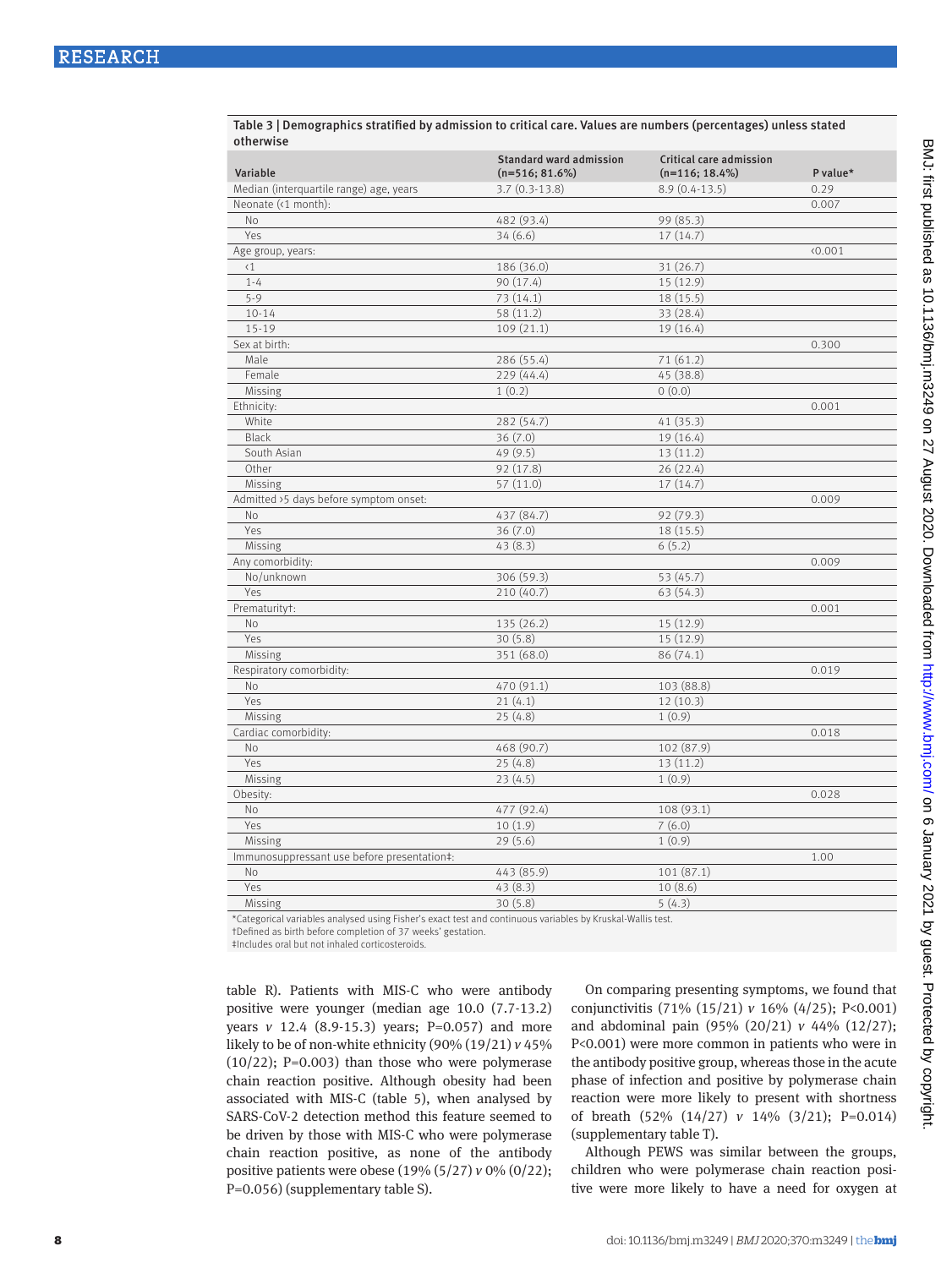presentation (40% (10/25) *v* 14% (3/22); P=0.056) (supplementary table U). Blood results at presentation were similar between the two groups, with the exception of prothrombin time, which was longer in the group who were polymerase chain reaction positive (median 14.8 (13.4-15.8) sec *v* 11.6 (11.0-12.0) sec; P=0.013) (supplementary table V).

Treatments received also differed between the two groups, with patients who were antibody positive being more likely to receive intravenous steroids (84% (16/19) *v* 35% (8/23); P=0.002) and intravenous immunoglobulin (86% (19/22) *v* 43% (9/21); P=0.004) than those who were polymerase chain reaction positive (supplementary table R). The need for critical care or respiratory or cardiovascular support did not differ between the two groups. Although cardiac complications were seen in both groups, they were more frequent in patients with MIS-C who were antibody positive (75% (15/20) *v* 35% (6/17); P=0.022) (supplementary table R).

#### **Discussion**

Six hundred and fifty one children and young people aged under 19 years with laboratory confirmed SARS-CoV-2 were recruited to the ISARIC WHO CCP-UK study between 17 January and 3 July 2020, accounting for 0.9% of all patients in the whole cohort at that time. The median age of children with covid-19 was 4.6 (interquartile range 0.3–13.7) years. The cohort was predominantly male (56%) and of white ethnicity (57%), with most (58%) children having no known comorbidities. The most common presenting symptoms were fever, cough, shortness of breath, nausea, and vomiting, and a systemic mucocutaneous-enteric cluster of symptoms was seen. Eighteen per cent of children admitted to hospital needed critical care. Critical care admission was associated with age younger than 1 month, age 10-14 years, and black ethnicity. The

all cause in-hospital case fatality rate for children and young people was strikingly low at 1% (6/627), compared with 27% (18 803/69 516) in the whole cohort of all ages (0-106 years) over the same time period. In this paediatric cohort, 11% of children and young people met the WHO preliminary criteria for MIS-C, which was associated with older age, non-white ethnicity, and admission to critical care. MIS-C cases were first identified in mid-March when cases of covid-19 began to rise in the UK. In addition to the clinical criteria provide by  $WHO<sup>9</sup>$  we found that children with MIS-C were more likely to present with fatigue, headache, myalgia, sore throat, and lymphadenopathy, as well as a lower platelet count than children with SARS-CoV-2 who did not meet the MIS-C criteria.

Children who had been admitted to hospital for more than five days before symptom onset were also more likely to be admitted to critical care. By definition, this group includes children with comorbidity, which was associated with critical care admission. SARS-CoV-2 nosocomial infections in children are not well reported, and this area warrants closer scrutiny, ideally with the use of viral sequence data.

This study identified children meeting the criteria for MIS-C in both the acute phase of infection (polymerase chain reaction positive) and post-acute or convalescent phase of infection (antibody positive) groups. Although the two groups shared many similarities, important differences included the post-acute group being more strongly associated with non-white ethnicity and muco-enteric symptom presentation (abdominal pain and conjunctivitis), whereas the acute group presented more commonly with respiratory symptoms. Cardiac complications occurred across both groups but were more common in the post-acute patients, who were also more likely to receive intravenous steroids and immunoglobulins.

| Table 4   Factors associated with admission to critical care unit. Values are numbers (percentages) unless stated otherwise |                                |                         |                                |                              |  |
|-----------------------------------------------------------------------------------------------------------------------------|--------------------------------|-------------------------|--------------------------------|------------------------------|--|
|                                                                                                                             | <b>Standard ward admission</b> | Critical care admission | Odds ratio (95% CI)            |                              |  |
| Variable                                                                                                                    | $(n=516; 81.6%)$               | $(n=116; 18.4\%)$       | Univariable                    | Multivariable                |  |
| Sex at birth:                                                                                                               |                                |                         |                                |                              |  |
| Male                                                                                                                        | 286 (80.1)                     | 71 (19.9)               |                                |                              |  |
| Female                                                                                                                      | 229(83.6)                      | 45(16.4)                | $0.79$ (0.52 to 1.19); P=0.266 | 0.82 (0.51 to 1.31); P=0.405 |  |
| Age group:                                                                                                                  |                                |                         |                                |                              |  |
| 15-19 years                                                                                                                 | 109(85.2)                      | 19(14.8)                |                                |                              |  |
| <1 month                                                                                                                    | 34(66.7)                       | 17(33.3)                | 2.87 (1.34 to 6.16); P=0.007   | 3.21 (1.36 to 7.66); P=0.008 |  |
| 1 month to <1 year                                                                                                          | 152 (91.6)                     | 14(8.4)                 | $0.53$ (0.25 to 1.09); P=0.088 | 0.53 (0.22 to 1.25); P=0.151 |  |
| $1-4$ years                                                                                                                 | 89 (85.6)                      | 15 (14.4)               | 0.97 (0.46 to 2.01); P=0.928   | 1.28 (0.57 to 2.89); P=0.545 |  |
| 5-9 years                                                                                                                   | 73 (80.2)                      | 18 (19.8)               | 1.41 (0.69 to 2.89); P=0.338   | 1.33 (0.58 to 3.05); P=0.493 |  |
| $10-14$ years                                                                                                               | 58 (63.7)                      | 33(36.3)                | 3.26 (1.72 to 6.33); P<0.001   | 3.23 (1.55 to 6.99); P=0.002 |  |
| Ethnicity:                                                                                                                  |                                |                         |                                |                              |  |
| White                                                                                                                       | 281 (87.3)                     | 41(12.7)                |                                |                              |  |
| <b>Black</b>                                                                                                                | 36(65.5)                       | 19(34.5)                | 3.62 (1.88 to 6.86); P<0.001   | 2.82 (1.41 to 5.57); P=0.003 |  |
| South Asian                                                                                                                 | 49 (79.0)                      | 13 (21.0)               | 1.82 (0.88 to 3.56); P=0.091   | 1.86 (0.87 to 3.77); P=0.094 |  |
| Other                                                                                                                       | 92(78.0)                       | 26(22.0)                | 1.94 (1.11 to 3.32); P=0.017   | 1.91 (1.07 to 3.34); P=0.025 |  |
| Any comorbidity:                                                                                                            |                                |                         |                                |                              |  |
| No/unknown                                                                                                                  | 305(85.2)                      | 53(14.8)                |                                |                              |  |
| Yes                                                                                                                         | 210(76.9)                      | 63(23.1)                | 1.73 (1.15 to 2.60); P=0.008   | 1.42 (0.89 to 2.28); P=0.141 |  |

Univariable and multivariable logistic regression analyses used potential predictors identified a priori and during exploratory analyses.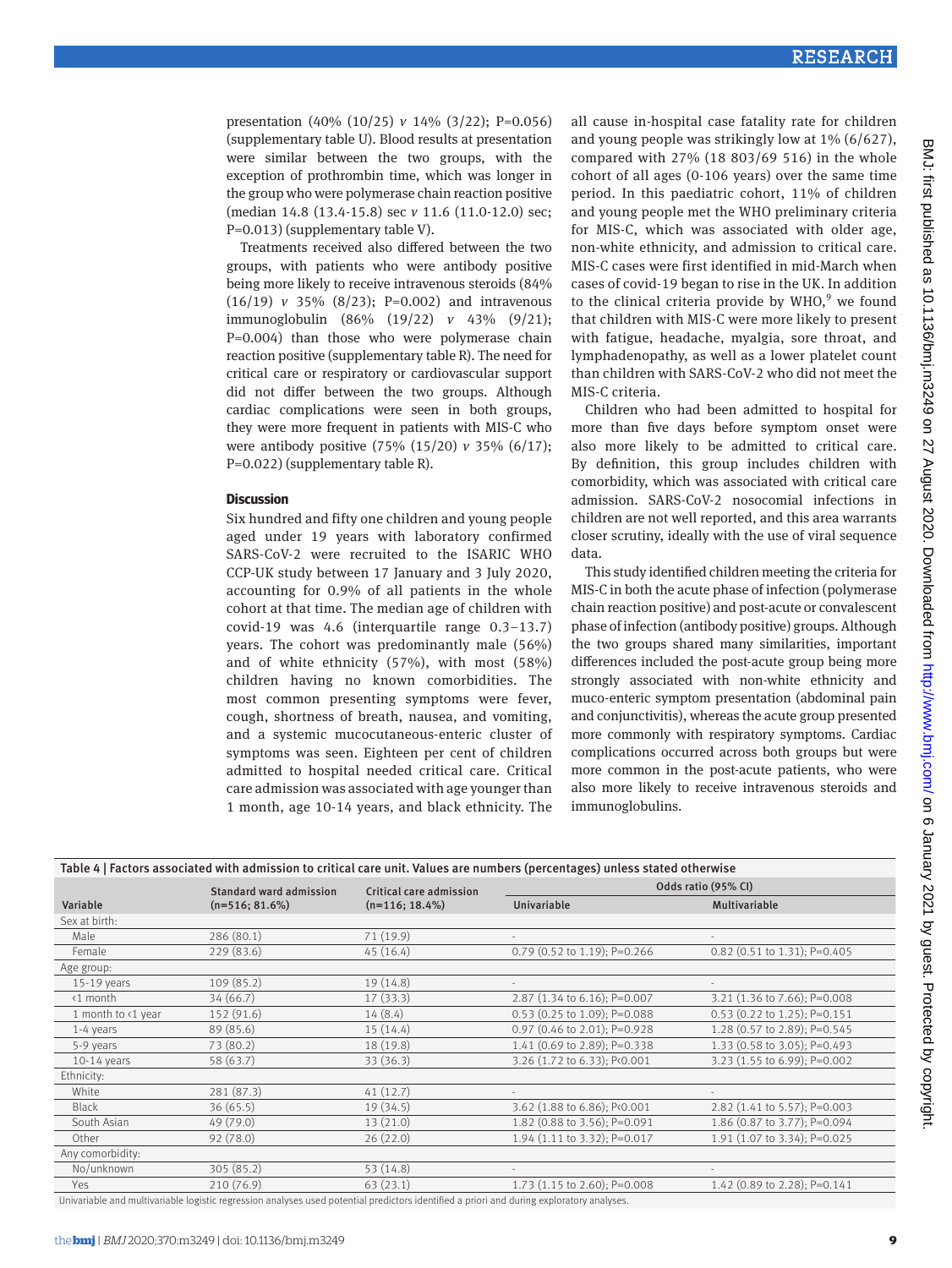Table 5 | Demographics at presentation and therapies administered stratified by multisystem inflammatory syndrome in children and adolescents (MIS-C) status. Values are numbers (percentage) unless stated otherwise

| Variable                                    | Did not meet MIS-C criteria<br>$(n=404; 88.6%)$ | Met MIS-C criteria<br>$(n=52; 11.4\%)$ | P value* |
|---------------------------------------------|-------------------------------------------------|----------------------------------------|----------|
| Median (interquartile range) age, years     | $1.6$ (0.2 to 12.9)                             | 10.7 (8.3 to 14.1)                     | (0.001)  |
| Age group, years:                           |                                                 |                                        | (0.001)  |
| $\langle 1$                                 | 164 (40.6)                                      | 1(1.9)                                 |          |
| $1 - 4$                                     | 70 (17.3)                                       | 4(7.7)                                 |          |
| $5 - 9$                                     | 43 (10.6)                                       | 16(30.8)                               |          |
| $10 - 14$                                   | 48 (11.9)                                       | 22(42.3)                               |          |
| $15 - 19$                                   | 79 (19.6)                                       | 9(17.3)                                |          |
| Sex at birth:                               |                                                 |                                        | 1.00     |
| Male                                        | 241 (59.7)                                      | 31 (59.6)                              |          |
| Female                                      | 163(40.3)                                       | 21(40.4)                               |          |
| Missing                                     | 0(0.0)                                          | 0(0.0)                                 |          |
| Ethnicity:                                  |                                                 |                                        | 0.004    |
| White                                       | 207 (51.2)                                      | 16 (30.8)                              |          |
| Black                                       | 30(7.4)                                         | 9(17.3)                                |          |
| South Asian                                 | 44 (10.9)                                       | 4(7.7)                                 |          |
| Other                                       | 74 (18.3)                                       | 16 (30.8)                              |          |
| Missing                                     | 49 (12.1)                                       | 7(13.5)                                |          |
| White ethnicity:                            |                                                 |                                        | 0.004    |
| No                                          | 148 (36.6)                                      | 29 (55.8)                              |          |
| Yes                                         | 207 (51.2)                                      | 16 (30.8)                              |          |
| Missing                                     | 49 (12.1)                                       | 7(13.5)                                |          |
| Any comorbidity:                            |                                                 |                                        | 0.052    |
| No/unknown                                  | 227 (56.2)                                      | 37(71.2)                               |          |
| Yes                                         | 177 (43.8)                                      | 15(28.8)                               |          |
| Obesity:                                    |                                                 |                                        | 0.005    |
| No                                          | 379 (93.8)                                      | 46(88.5)                               |          |
| Yes                                         | 6(1.5)                                          | 5(9.6)                                 |          |
| Missing                                     | 19(4.7)                                         | 1(1.9)                                 |          |
| Immunosuppressant use before presentationt: |                                                 |                                        | 0.60     |
| No                                          | 348 (86.1)                                      | 48 (92.3)                              |          |
| Yes                                         | 35(8.7)                                         | 3(5.8)                                 |          |
| Missing                                     | 21(5.2)                                         | 1(1.9)                                 |          |
| Admitted >5 days before symptom onset:      |                                                 |                                        | 0.014    |
| No                                          | 345 (85.4)                                      | 52 (100.0)                             |          |
| Yes                                         | 35(8.7)                                         | 0(0.0)                                 |          |
| Missing                                     | 24(5.9)                                         | 0(0.0)                                 |          |
| Intravenous steroid:                        |                                                 |                                        | 0.001    |
| No                                          | 333 (82.4)                                      | 20(38.5)                               |          |
| Yes                                         | 20(5.0)                                         | 24(46.2)                               |          |
| Missing                                     | 51 (12.6)                                       | 8(15.4)                                |          |
| High flow nasal cannula oxygen:             |                                                 |                                        | (0.001)  |
| No                                          | 343 (84.9)                                      | 29(55.8)                               |          |
| Yes                                         | 47 (11.6)                                       | 23 (44.2)                              |          |
| Missing                                     | 14(3.5)                                         | 0(0.0)                                 |          |
| Non-invasive ventilation:                   |                                                 |                                        | (0.001)  |
| No                                          | 366 (90.6)                                      | 34 (65.4)                              |          |
| Yes                                         | 31(7.7)                                         | 18 (34.6)                              |          |
| Missing                                     | 7(1.7)                                          | 0(0.0)                                 |          |
| Invasive ventilation:                       |                                                 |                                        | 0.001    |
| No                                          | 361 (89.4)                                      | 38 (73.1)                              |          |
| Yes                                         | 36(8.9)                                         | 14 (26.9)                              |          |
| Missing                                     | 7(1.7)                                          | 0(0.0)                                 |          |
| Inotropic support:                          |                                                 |                                        | (0.001)  |
| No                                          | 362 (89.6)                                      | 24(46.2)                               |          |
| Yes                                         | 18(4.5)                                         | 25 (48.1)                              |          |
| Missing                                     | 24(5.9)                                         | 3(5.8)                                 |          |
| ICU/HDU admission:                          |                                                 |                                        | (0.001)  |
| No                                          | 342 (84.7)                                      | 14 (26.9)                              |          |
| Yes                                         | 62(15.3)                                        | 38 (73.1)                              |          |
| Missing                                     | 0(0.0)                                          | 0(0.0)                                 |          |
| Outcome:                                    |                                                 |                                        | 0.49     |
| Died                                        | 4(1.0)                                          | 0(0.0)                                 |          |
| Discharged alive                            | 353 (87.4)                                      | 43 (82.7)                              |          |
| Ongoing care                                | 37(9.2)                                         | 8(15.4)                                |          |
| Palliative discharge                        | 2(0.5)                                          | 0(0.0)                                 |          |
| Missing                                     | 8(2.0)                                          | 1(1.9)                                 |          |

HDU=high dependency unit; ICU=intensive care unit. \*Categorical variables analysed using Fisher's exact test and continuous variables by Kruskal-Wallis test. †Includes oral but not inhaled corticosteroids.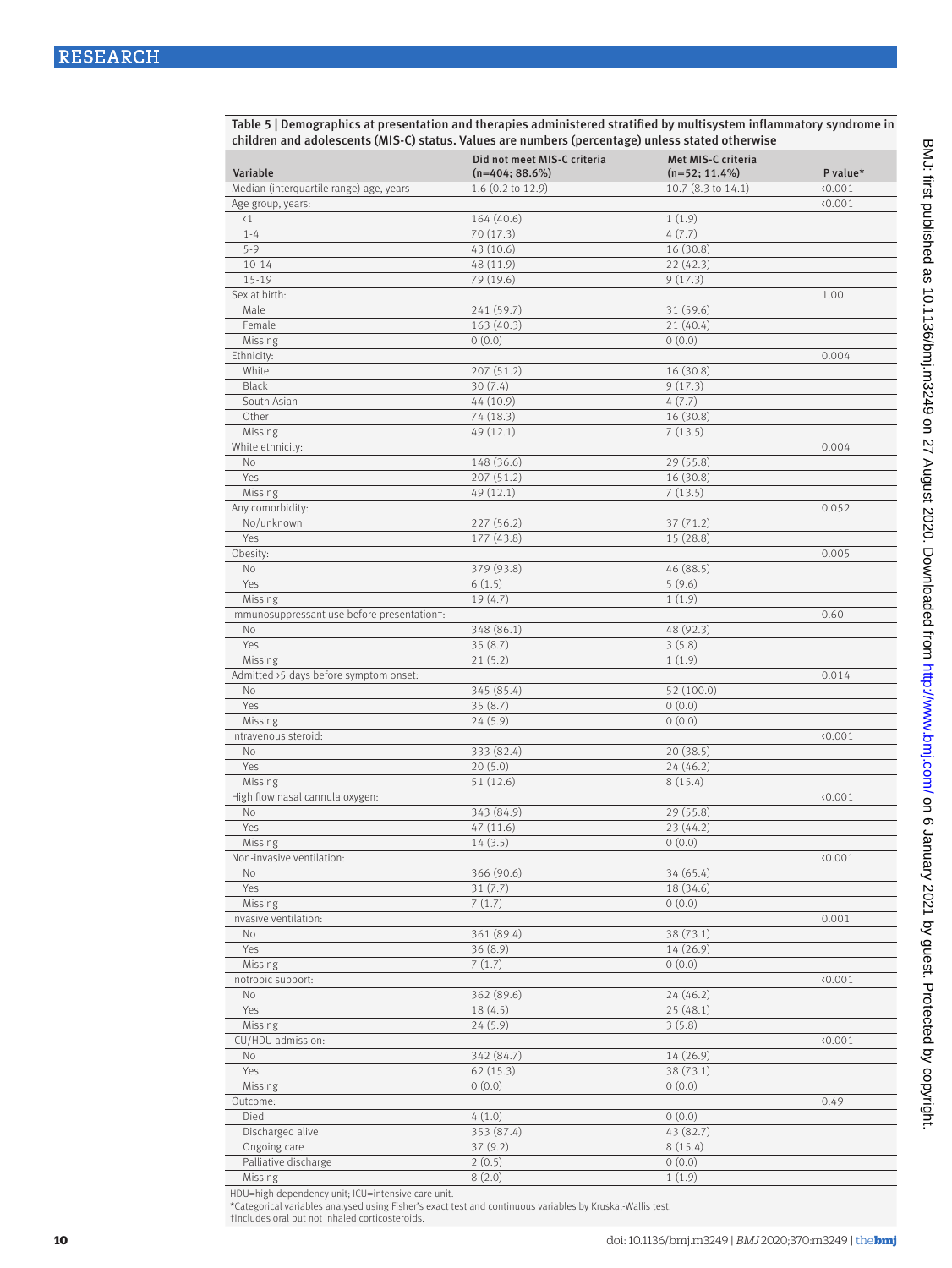

Fig 3 | Dates of symptom onset for paediatric cases of SARS -CoV-2 infection and cases meeting WHO preliminary criteria for multisystem inflammatory syndrome in children and adolescents (MIS-C) in ISARIC WHO CCP-UK cohort over time

#### Strengths and limitations of study

This study is unique in that data for patients with laboratory confirmed covid-19 were collected prospectively and throughout the admission. The ISARIC WHO CCP-UK study had previously been activated in 2016 and 2018 for cases of Middle East respiratory syndrome (MERS) and monkeypox, and so was prepared for the SARS-CoV-2 pandemic, allowing swift activation. Consequently, in addition to reporting the clinical characteristics, risk factors, and outcomes of covid-19 in children, this dataset provided a unique opportunity to objectively monitor the emergence and progression of a novel multisystem inflammatory syndrome in the UK, while minimising recall bias. The first patient meeting the criteria for MIS-C was identified on 20 March 2020, and the first published cases were reported on  $6$  May  $2020.^8$  Comparison with overall covid-19 cases confirms the sporadic occurrence of MIS-C throughout the first peak of the covid-19 pandemic in the UK. In contrast to previous reports, our analysis was limited to children admitted with laboratory confirmed SARS-CoV-2, which allowed us to clearly define the picture of covid-19 in children and reduce confounding by other potential causes.

The ISARIC WHO CCP-UK database was estimated to represent two thirds of hospital admissions for covid-19 across England, Wales, and Scotland at the time of extraction. It is therefore susceptible to selection bias, particularly as tertiary centres with critical care units and specialist children's hospitals are more likely to have dedicated research teams, potentially skewing the severity and age of the patients reported. The most common presenting symptoms in children in our study (fever, cough, and dyspnoea) reflect the original case definition for SARS-CoV-2 testing in the UK, suggesting that this paediatric cohort is likely to have been influenced by the testing criteria.

The PEWS is validated up to 16 years of age. $^{14}$  As ranges of clinical observations do not vary much between 16 and 18 year olds,<sup>20</sup> PEWS scoring was extended to all those under 19 years. To identify children and young people meeting the WHO criteria for MIS-C, data on C reactive protein and fever are needed. Decisions to measure C reactive protein and other parameters were at physicians' discretion. Children missing either of these variables were excluded from this analysis.

A limitation of this study is the use of a case record form that was agnostic to age and so not specifically tailored for paediatric data collection, particularly regarding comorbidities. Some of this information was available in free text, but these data were incomplete. By design, we were not able to differentiate between people whose symptoms were directly attributable to SARS-CoV-2 infection and those who had been admitted for other reasons and then found to be positive for the virus. The study relied primarily on polymerase chain reaction testing as evidence of SARS-CoV-2 infection, as diagnostic serology was not available at the start of the pandemic. This could have limited early recruitment of MIS-C cases. Finally, in order to share findings from this study promptly as an urgent public health research priority, these analyses were performed on a cohort with ongoing data collection and missing data, the proportion of which will decrease with time. This may affect our estimate of the incidence of MIS-C at 11% (52/456) among children and young people with proven SARS-CoV-2 infection, which is calculated on the 70% (456/651) who had data available for fever and C reactive protein, thus allowing WHO preliminary criteria to be applied. Children without features of MIS-C or sepsis are not likely to have their clotting and inflammatory markers measured, so reducing the pool of complete data and the denominator. We do not have data for children identified as infected with SARS-CoV-2 in the community who were not admitted to hospital, and we cannot yet report on sequelae of covid-19 in children after discharge.

#### Comparison with other studies

Children and young people aged under 19 years accounted for 0.9% (651/69516) of the ISARIC WHO CCP-UK cohort on 3 July 2020, which is broadly consistent with 2% reported in China and 1.7% in North America.<sup>1 2</sup> Our cohort of paediatric patients admitted to hospital had a median age of 4.6 years,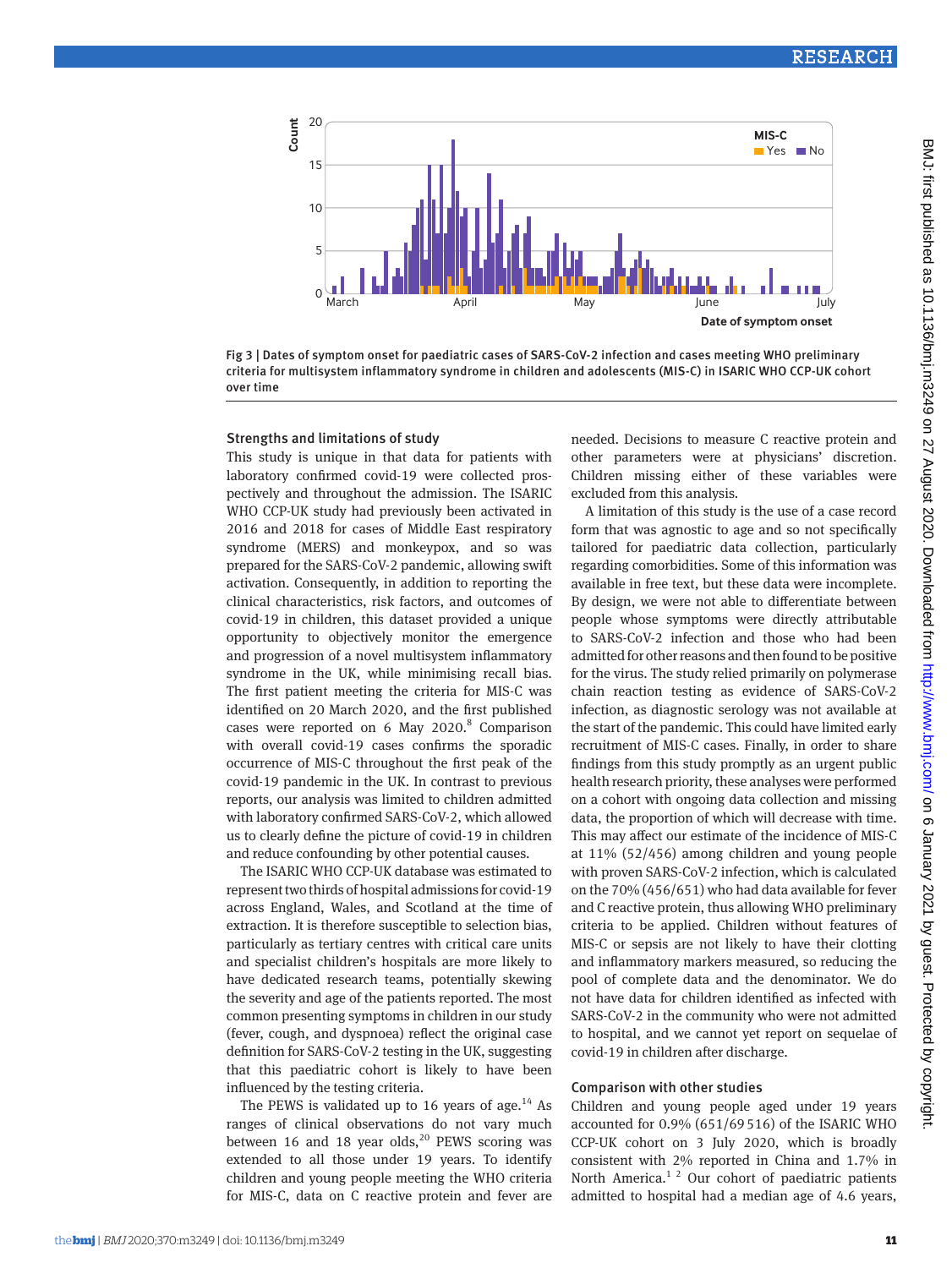which was similar to an Italian cohort  $(3.3 \text{ years}^{21})$ , but younger than Chinese  $(6-7 \text{ years}^5)$  and North American  $(11 \text{ years}^2)$  cohorts; however, these other cohorts were not limited to children admitted to hospital. Although respiratory presentations were most common, 35% of children also had gastrointestinal symptoms at presentation, which is higher than the 10-22% reported in other paediatric literature.<sup>2 21 22</sup> Gastrointestinal symptoms have also been prominent in children presenting with infection by MERS-CoV (28%) and severe acute respiratory syndrome coronavirus (SARS-CoV) (30%).<sup>23 24</sup> We also identified a distinct systemic mucocutaneous-enteric cluster of symptoms in the acute phase of SARS-CoV-2 infection, which shows overlap with the WHO preliminary case definition for MIS-C.

Children of black ethnicity were over-represented, comprising 10% of our paediatric cohort compared with a population representation of 4.7% of all children under 18 years across England and Wales and 1% in Scotland.<sup>25 26</sup> This finding may also be influenced by the ethnic composition of the population served by the sites recruiting to this study. Black ethnicity was also associated with increased odds of admission to critical care on multivariable analysis, consistent with reports for adult populations suggesting that South Asian and black ethnicities are disproportionately severely affected by SARS-CoV-2 infection.<sup>27-29</sup> Studies of paediatric covid-19 from other countries either have been from ethnically homogenous groups or have not reported ethnicity, making comparisons difficult.

The rate of admission to critical care in our cohort was 18%, compared with 10% reported in a North American cohort of children admitted to hospital and 13% in a multicentre cohort study across 25 European countries.<sup>2 22</sup> As previously noted, this rate may be elevated in our study owing to hospitals with dedicated paediatric research teams being more likely to provide paediatric critical care. The prevalence of comorbidities (54%) in children admitted to critical care in our cohort was also similar to that reported in the European multicentre study  $(52\%)$ <sup>22</sup> Obesity was associated with critical care admission in our paediatric cohort, in agreement with adult data from ISARIC WHO CCP-UK.<sup>13</sup> In England, 20% of children are obese by 11 years of age. $30$  Childhood obesity, however, is also influenced by deprivation, $30$  which we did not analyse in our study. Age under 1 month was associated with increased odds of critical care admission, in agreement with the European cohort. $^{22}$ Thirty five per cent of children in our study were under 1 year old, which may reflect a low threshold for admissions of infants by clinicians rather than severe concerns about their clinical condition. This may explain the predominance of younger children in our study. In addition, the association between age under 1 month and admission to critical care might be explained if these babies were already admitted to neonatal intensive care and undergoing regular SARS-CoV-2 screening.

Using adapted WHO criteria,<sup>9</sup> we identified 52 patients meeting the criteria for multisystem inflammatory syndrome. Initial UK reports described children admitted to hospital with circulatory shock and a hyperinflammatory state with features similar to toxic shock or Kawasaki disease.<sup>8</sup> Children fulfilling the case definition for MIS-C have been reported in multiple regions experiencing large outbreaks of covid-19, including England  $(UK)$ ,<sup>31</sup> Paris (France),<sup>11</sup> Bergamo (Italy),<sup>10</sup> and New York City (USA).<sup>32</sup> Ours is the first report, however, to identify cases and timelines by using a prospective national data collection strategy. MIS-C seems to be temporally associated with covid-19, but a causal relation remains to be established. Older age and non-white ethnicity were associated with MIS-C in our study, in agreement with a recent case series of 99 children with MIS-C from New York State (USA), where 63% were of non-white ethnicity and 69% were aged between 6 and 20 years. $32$  Children in our study with MIS-C were much more unwell than other children with covid-19, with 51% needing inotropic support, compared with 20% in the Italian cohort,  $10\,47\%$  in the French cohort,  $^{11}$  and 62% in the New York cohort.<sup>29</sup>

It is becoming apparent that MIS-C can present both in children with acute SARS-CoV-2 infection and in the post-acute or convalescent phase of infection. A large case series of 565 children with MIS-C across North America has been recently reported by the Centers for Disease Prevention and Control (CDC), which used latent class analysis to identify three classes of MIS-C. $33$  Class 1 predominantly comprises patients who were antibody positive and polymerase chain reaction negative for SARS-CoV-2, with multiple systems involved, a strong association with cardiac complications, and a greater likelihood of having received intravenous immunoglobin and corticosteroids. These class 1 patients resemble the post-acute group in our analysis. The CDC describes class 2 as children who were predominantly polymerase chain reaction positive with more respiratory involvement, and these resemble the acute group in our analysis.

We believe that the characterisation of SARS-CoV-2 illness in children into polymerase chain reaction positive versus serology positive as distinct entities is likely to be an oversimplification. Instead, our data suggest that clinical presentation varies at different time points in the course of SARS-CoV-2 infection and immune response.

Across the whole of our paediatric cohort, we identified a distinct cluster presenting with systemic mucocutaneous-enteric symptoms (rash, conjunctivitis, diarrhoea, vomiting, and abdominal pain) in addition to headache, myalgia, sore throat, fatigue, and lymphadenopathy, which overlapped closely with the WHO preliminary case definition.<sup>9</sup>

MIS-C can present in both the acute and convalescent phases of SARS-CoV-2 infection. The significant associations between MIS-C and fatigue, headache, myalgia, sore throat, and lymphadenopathy in our cohort may be useful in refining the case definition.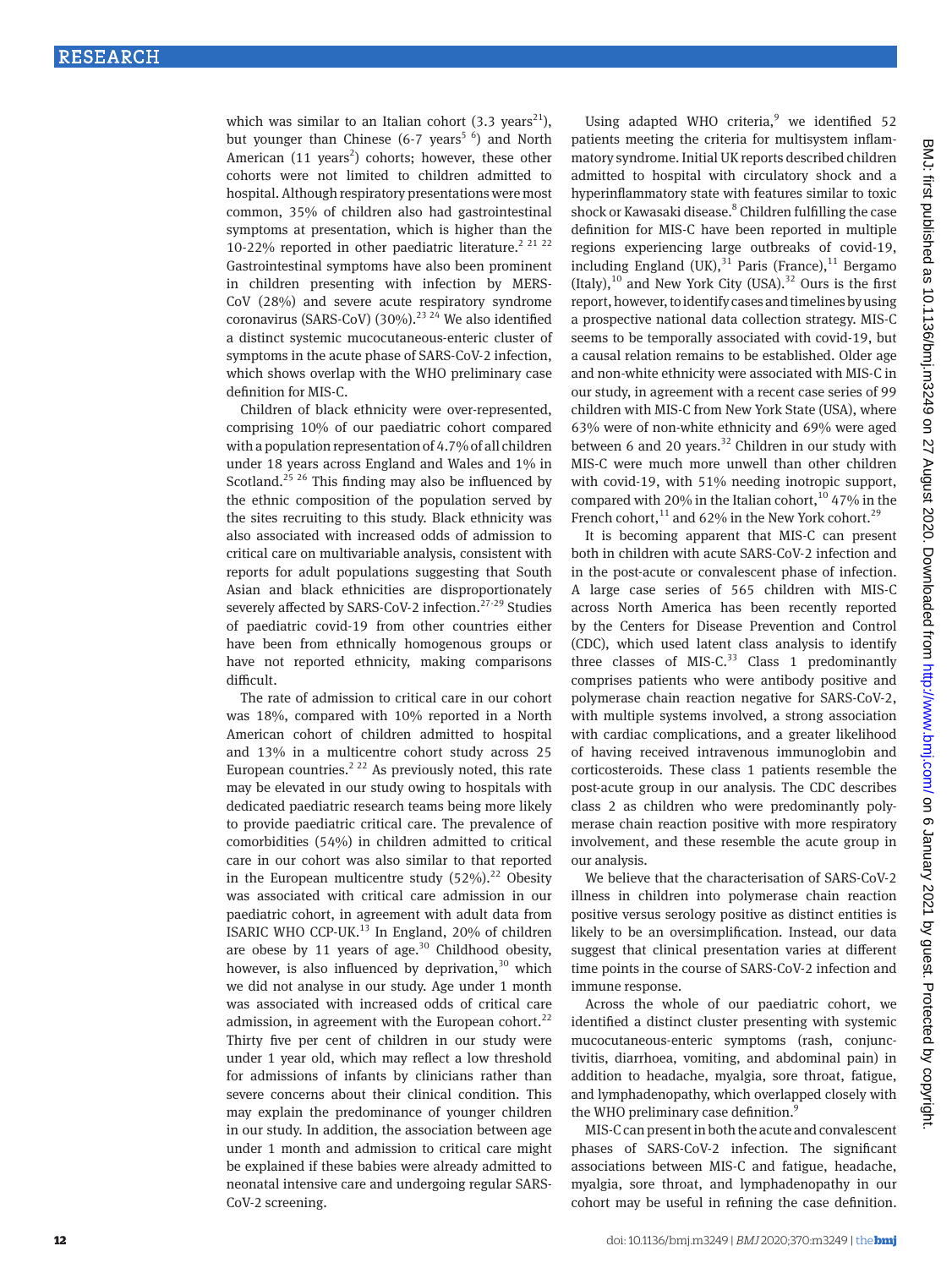In addition, the association of MIS-C with platelet count less than  $150\times10^9$ /L and low lymphocyte counts agrees with previous reports. $3132$  These important findings may assist in differentiating this syndrome from other illnesses, particularly Kawasaki disease in which platelet counts are typically elevated.

#### Conclusion and policy implications

Our data confirm less severe covid-19 in children and young people with SARS-CoV-2 infection than in adults. Admission to critical care was associated with age under 1 month, age 10-14 years, and black ethnicity. In agreement with previous reports, we found older age and non-white ethnicity to be associated with MIS-C.

We also report that patients with MIS-C who are antibody positive for SARS-CoV-2 are more likely to be of non-white ethnicity, have mucocutaneousenteric symptoms and cardiac complications, and have received intravenous immunoglobulins and corticosteroids than those who are in the acute phase of infection (polymerase chain reaction positive).

We have identified a systemic mucocutaneousenteric symptom cluster across the whole cohort. In addition, we have provided evidence for refining the WHO case definition for MIS-C, including an association with low platelet count, fatigue, headache, myalgia, sore throat, and lymphadenopathy.

#### **AUTHOR AFFILIATIONS**

<sup>1</sup>Department of Child Life and Health, University of Edinburgh, Edinburgh, UK

<sup>2</sup> Royal Hospital for Sick Children, Paediatric Infectious Diseases, Edinburgh, UK

<sup>3</sup>Women's and Children's Health, Institute of Translational Medicine, Faculty of Health and Life Sciences, University of Liverpool, Liverpool, UK

4 Respiratory Medicine, Alder Hey Children's NHS Foundation Trust, Liverpool L12 2AP, UK

5 Institute of Infection, Veterinary and Ecological Sciences, Faculty of Health and Life Sciences, University of Liverpool, Liverpool, UK

6 Infectious diseases Unit, Royal Liverpool University Hospital, Liverpool, UK

<sup>7</sup> Paediatric Infectious Diseases, Royal Hospital for Children, Glasgow, UK

8 Centre for Medical Informatics, Usher Institute, University of Edinburgh, Edinburgh, UK

<sup>9</sup>Institute for Adaptive and Neural Computation, School of Informatics, University of Edinburgh, UK

<sup>10</sup>Liverpool Clinical Trials Centre, University of Liverpool, Liverpool, UK

11Centre for Tropical Medicine and Global Health, Nuffield Department of Medicine, University of Oxford, Oxford, UK

<sup>12</sup>Respiratory Medicine, Alder Hey Children's Hospital, Liverpool, UK 13Immunisation and Countermeasures Division, Public Health England, Colindale, UK

<sup>14</sup> Paediatric Infectious Disease, St George's Hospital, London, UK

<sup>15</sup> ISARIC Global Support Centre, Centre for Tropical Medicine and Global Health, Nuffield Department of Medicine, University of Oxford, Oxford, UK

<sup>16</sup>Division of Epidemiology and Public Health, University of Nottingham School of Medicine, Nottingham, UK

<sup>17</sup> United Kingdom Department of Health and Social Care, London, UK <sup>18</sup>National Infection Service, Public Health England, [A: Where?] <sup>19</sup>National Heart and Lung Institute, Imperial College London, London, UK

<sup>20</sup>Roslin Institute, University of Edinburgh, Edinburgh, UK <sup>21</sup>Intensive Care Unit, Royal Infirmary Edinburgh, Edinburgh, UK

This work uses data provided by patients and collected by the NHS as part of their care and supports #DataSavesLives. We are extremely grateful to the 2648 frontline NHS clinical and research staff and volunteer medical students who collected this data in challenging circumstances and for the generosity of the participants and their families for their individual contributions in these difficult times. We also acknowledge the support of Jeremy J Farrar, Nahoko Shindo, Devika Dixit, Nipunie Rajapakse, Lyndsey Castle, Martha Buckley, Debbie Malden, Katherine Newell, Kwame O'Neill, Emmanuelle Denis, Claire Petersen, Scott Mullaney, Sue MacFarlane, Nicole Maziere, Emily Cass, Krishanthi S Subramaniam, Julien Martinez, Oslem Dincarslan, and Annette Lake. The study protocol is available at [https://isaric4c.net/protocols;](https://isaric4c.net/protocols) study registry [https://www.isrctn.com/](https://www.isrctn.com/ISRCTN66726260) [ISRCTN66726260](https://www.isrctn.com/ISRCTN66726260).

ISARIC Coronavirus Clinical Characterisation Consortium (ISARIC4C) Investigators: Consortium lead investigator: J Kenneth Baillie; chief investigator: Malcolm G Semple. Co-lead investigator: Peter J M Openshaw. ISARIC clinical coordinator: Gail Carson. Coinvestigators: Beatrice Alex, Benjamin Bach, Wendy S Barclay, Debby Bogaert, Meera Chand, Graham S Cooke, Annemarie B Docherty, Jake Dunning, Ana da Silva Filipe, Tom Fletcher, Christopher A Green, Ewen M Harrison, Julian A Hiscox, Antonia Ying Wai Ho, Peter W Horby, Samreen Ijaz, Saye Khoo, Paul Klenerman, Andrew Law, Wei Shen Lim, Alexander, J Mentzer, Laura Merson, Alison M Meynert, Mahdad Noursadeghi, Shona C Moore, Massimo Palmarini, William A Paxton, Georgios Pollakis, Nicholas Price, Andrew Rambaut, David L Robertson, Clark D Russell, Vanessa Sancho-Shimizu, Janet T Scott, Louise Sigfrid, Tom Solomon, Shiranee Sriskandan, David Stuart, Charlotte Summers, Richard S Tedder, Emma C Thomson, Ryan S Thwaites, Lance C W Turtle, Maria Zambon; project managers: Hayley Hardwick, Chloe Donohue, Jane Ewins, Wilna Oosthuyzen, Fiona Griffiths. Data analysts: Lisa Norman, Riinu Pius, Tom M Drake, Cameron J Fairfield, Stephen Knight, Kenneth A Mclean, Derek Murphy, Catherine A Shaw. Data and information system managers: Jo Dalton, Michelle Girvan, Egle Saviciute, Stephanie Roberts, Janet Harrison, Laura Marsh, Marie Connor, Sophie Halpin, Clare Jackson, Carrol Gamble. Data integration and presentation: Gary Leeming, Andrew Law, Ross Hendry. Material management: William Greenhalf, Victoria Shaw, Sarah McDonald. Outbreak laboratory volunteers: Katie A Ahmed, Jane A Armstrong, Milton Ashworth, Innocent G Asiimwe, Siddharth Bakshi, Samantha L Barlow, Laura Booth, Benjamin Brennan, Katie Bullock, Benjamin W A Catterall, Jordan J Clark, Emily A Clarke, Sarah Cole, Louise Cooper, Helen Cox, Christopher Davis, Oslem Dincarslan, Chris Dunn, Philip Dyer, Angela Elliott, Anthony Evans, Lewis W S Fisher, Terry Foster, Isabel Garcia-Dorival, Willliam Greenhalf, Philip Gunning, Catherine Hartley, Antonia Ho, Rebecca L Jensen, Christopher B Jones, Trevor R Jones, Shadia Khandaker, Katharine King, Robyn T Kiy, Chrysa Koukorava, Annette Lake, Suzannah Lant, Diane Latawiec, L Lavelle-Langham, Daniella Lefteri, Lauren Lett, Lucia A Livoti, Maria Mancini, Sarah McDonald, Laurence McEvoy, John McLauchlan, Soeren Metelmann, Nahida S Miah, Joanna Middleton, Joyce Mitchell, Shona C Moore, Ellen G Murphy, Rebekah Penrice-Randal, Jack Pilgrim, Tessa Prince, William Reynolds, P. Matthew Ridley, Debby Sales, Victoria E Shaw, Rebecca K Shears, Benjamin Small, Krishanthi S Subramaniam, Agnieska Szemiel, Aislynn Taggart, Jolanta Tanianis, Jordan Thomas, Erwan Trochu, Libby van Tonder, Eve Wilcock, J Eunice Zhang. Local principal investigators: Kayode Adeniji, Daniel Agranoff, Ken Agwuh, Dhiraj Ail, Ana Alegria, Brian Angus, Abdul Ashish, Dougal Atkinson, Shahedal Bari, Gavin Barlow, Stella Barnass, Nicholas Barrett, Christopher Bassford, David Baxter, Michael Beadsworth, Jolanta Bernatoniene, John Berridge, Nicola Best, Pieter Bothma, David Brealey, Robin Brittain-Long, Naomi Bulteel, Tom Burden, Andrew Burtenshaw, Vikki Caruth, David Chadwick, Duncan Chambler, Nigel Chee, Jenny Child, Srikanth Chukkambotla, Tom Clark, Paul Collini, Catherine Cosgrove, Jason Cupitt, Maria-Teresa Cutino-Moguel, Paul Dark, Chris Dawson, Samir Dervisevic, Phil Donnison, Sam Douthwaite, Ingrid DuRand, Ahilanadan Dushianthan, Tristan Dyer, Cariad Evans, Chi Eziefula, Christopher Fegan, Adam Finn, Duncan Fullerton, Sanjeev Garg, Sanjeev Garg, Atul Garg, Jo Godden, Arthur Goldsmith, Clive Graham, Elaine Hardy, Stuart Hartshorn, Daniel Harvey, Peter Havalda, Daniel B Hawcutt, Maria Hobrok, Luke Hodgson, Anita Holme, Anil Hormis, Michael Jacobs, Susan Jain, Paul Jennings, Agilan Kaliappan, Vidya Kasipandian, Stephen Kegg, Michael Kelsey, Jason Kendall, Caroline Kerrison, Ian Kerslake, Oliver Koch, Gouri Koduri, George Koshy, Shondipon Laha, Susan Larkin, Tamas Leiner, Patrick Lillie,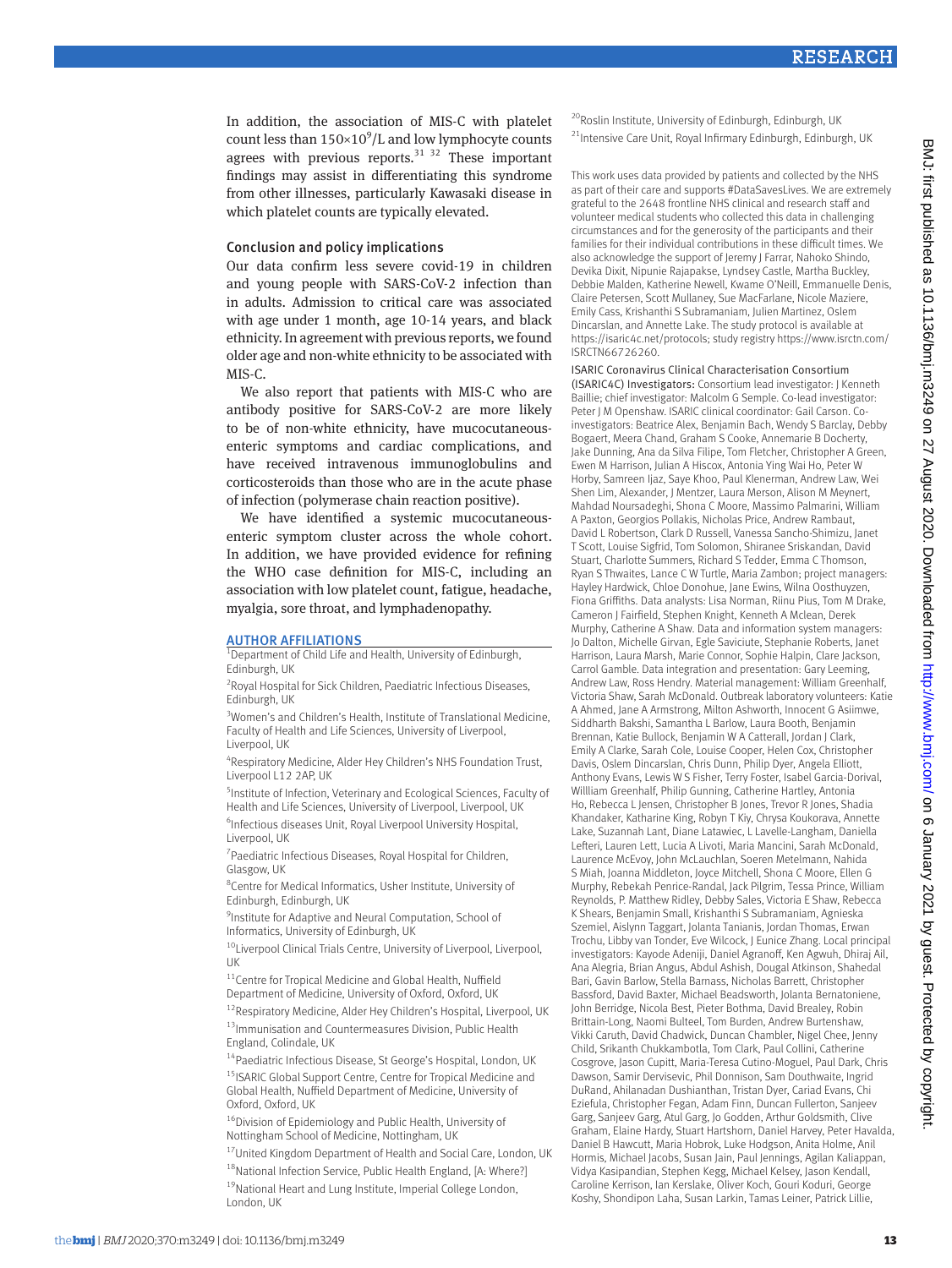James Limb, Vanessa Linnett, Jeff Little, Michael MacMahon, Emily MacNaughton, Ravish Mankregod, Huw Masson, Elijah Matovu, Katherine McCullough, Ruth McEwen, Manjula Meda, Gary Mills, Jane Minton, Mariyam Mirfenderesky, Kavya Mohandas, Quen Mok, James Moon, Elinoor Moore, Patrick Morgan, Craig Morris, Katherine Mortimore, Samuel Moses, Mbiye Mpenge, Rohinton Mulla, Michael Murphy, Megan Nagel, Thapas Nagarajan, Mark Nelson, Igor Otahal, Mark Pais, Selva Panchatsharam, Hassan Paraiso, Brij Patel, Justin Pepperell, Mark Peters, Mandeep Phull, Stefania Pintus, Jagtur Singh Pooni, Frank Post, David Price, Rachel Prout, Nikolas Rae, Henrik Reschreiter, Tim Reynolds, Neil Richardson, Mark Roberts, Devender Roberts, Alistair Rose, Guy Rousseau, Brendan Ryan, Taranprit Saluja, Aarti Shah, Prad Shanmuga, Anil Sharma, Anna Shawcross, Jeremy Sizer, Richard Smith, Catherine Snelson, Nick Spittle, Nikki Staines, Tom Stambach, Richard Stewart, Pradeep Subudhi, Tamas Szakmany, Kate Tatham, Jo Thomas, Chris Thompson, Robert Thompson, Ascanio Tridente, Darell Tupper-Carey, Mary Twagira, Andrew Ustianowski, Nick Vallotton, Lisa Vincent-Smith, Shico Visuvanathan, Alan Vuylsteke, Sam Waddy, Rachel Wake, Andrew Walden, Ingeborg Welters, Tony Whitehouse, Paul Whittaker, Ashley Whittington, Meme Wijesinghe, Martin Williams, Lawrence Wilson, Sarah Wilson, Stephen Winchester, Martin Wiselka, Adam Wolverson, Daniel G Wooton, Andrew Workman, Bryan Yates, Peter Young.

Contributors: OVS, KAH, LS, PLO, JSN-V-T, PWH, LM, GC, WJD, PJMO, JKB, EMH, ABD, and MGS developed the concept of the study. SH, MG, LM, EMH, and ABD were responsible for data curation. OVS, LPo, CF, TMD, SS, CE, MGP, SL, IPS, EMH, ABD, and MGS analysed the data. JSN-V-T, PWH, GC, PIMO, IKB, ABD, and MGS obtained funding, OVS, KAH, LT, LP, SL, EMH, and ABD were involved in investigation. OVS, KAH, LT, LPo, SL, EMH, ABD, and MGS developed the methodology. KAH, LT, HH, SH, MG, CD, LPa, LS, and LM were responsible for administration. LS, PO, PWH, LM, and MGS coordinated resources. OVS, CF, TMD, SS, CE, and LM developed software. HH, SL, PO, JSN-V-T, LM, PJMO, JKB, ABD, and MGS provided supervision. KAH, LT, and LPo validated the data. OVS, CF, TMD, SS, CE, MGP, EMH, and ABD were involved in data visualisation. OVS, KAH, LT, LPo, SL, EMH, ABD, and MGS wrote the original draft of the manuscript. OVS, KAH, LT, LPo, CF, TMD, MGP, LPa, SL, IPS, JSN-V-T, JKB, EMH, ABD, and MGS reviewed and edited the manuscript. The corresponding author attests that all listed authors meet authorship criteria and that no others meeting the criteria have been omitted. MGS is the guarantor.

Funding: This work is supported by grants from the National Institute for Health Research (award CO-CIN-01) and the Medical Research Council (grant MC\_PC\_19059) and by the National Institute for Health Research Health Protection Research Unit (NIHR HPRU) in Emerging and Zoonotic Infections at University of Liverpool in partnership with Public Health England (PHE), in collaboration with Liverpool School of Tropical Medicine and the University of Oxford (NIHR award 200907), Wellcome Trust and Department for International Development (215091/Z/18/Z), and the Bill and Melinda Gates Foundation (OPP1209135). Liverpool Experimental Cancer Medicine Centre provided infrastructure support for this research (grant reference: C18616/A25153). JSN-V-T is seconded to the Department of Health and Social Care, England (DHSC). The views expressed are those of the authors and not necessarily those of the DHSC, DID, NIHR, MRC, Wellcome Trust, or PHE.

Competing interests: All authors have completed the ICMJE uniform disclosure form at [www.icmje.org/coi\\_disclosure.pdf](http://www.icmje.org/coi_disclosure.pdf) and declare: support from the National Institute for Health Research and the Medical Research Council; JSN-V-T received grants from the Department of Health and Social Care, England, during the conduct of the study; PWH received grants from the Wellcome Trust, Department for International Development, and Bill and Melinda Gates Foundation and from NIHR during the conduct of the study; PJMO received personal fees from consultancy and grants from MRC, grants from EU Grant, grants from NIHR Biomedical Research Centre, grants from MRC/GSK, grants from Wellcome Trust, grants from NIHR (HPRU), grants from NIHR Senior Investigator, personal fees from European Respiratory Society, and grants from MRC Global Challenge Research Fund, outside the submitted work, and although the role of president of the British Society for Immunology was an unpaid appointment, travel and accommodation at some meetings is provided by the society; AMD received grants from Department of Health and Social Care, during the conduct of the study, and grants from Wellcome Trust outside the submitted work; JKB received grants from DHSC National Institute of Health Research UK, Medical Research Council UK, Wellcome Trust, Fiona Elizabeth Agnew Trust, Intensive Care Society, and Chief Scientist Office, during the conduct of the study; MGS received grants from DHSC National Institute of Health Research UK,

Medical Research Council UK, and Health Protection Research Unit in Emerging and Zoonotic Infections, University of Liverpool, during the conduct of the study, and from Integrum Scientific LLC, Greensboro, NC, USA, outside the submitted work; no other relationships or activities that could appear to have influenced the submitted work.

Ethical approval: Ethical approval was given by the South Central - Oxford C Research Ethics Committee in England (ref 13/SC/0149), the Scotland A Research Ethics Committee (ref 20/SS/0028), and the WHO Ethics Review Committee (RPC571 and RPC572, 25 April 2013).

Data sharing: The Independent Data and Material Access Committee welcomes applications for access to data and materials [\(https://](https://isaric4c.net) [isaric4c.net\)](https://isaric4c.net).

Transparency: The lead author (the manuscript's guarantor) affirms that the manuscript is an honest, accurate, and transparent account of the study being reported; that no important aspects of the study have been omitted; and that any discrepancies from the study as planned (and, if relevant, registered) have been explained.

Dissemination to participants and related patient and public communities: ISARIC4C has a public facing website and twitter account [\(@CCPUKstudy\)](https://twitter.com/CCPUKstudy). We are engaging with print and internet press, television, radio, news, and documentary programme makers. We will explore distribution of findings with The Asthma UK and British Lung Foundation Partnership and take advice from NIHR Involve and GenerationR Alliance Young People's Advisory Groups.

Provenance and peer review: Not commissioned; externally peer reviewed.

This is an Open Access article distributed in accordance with the terms of the Creative Commons Attribution (CC BY 4.0) license, which permits others to distribute, remix, adapt and build upon this work, for commercial use, provided the original work is properly cited. See: <http://creativecommons.org/licenses/by/4.0/>.

- Wu Z, McGoogan JM. Characteristics of and Important Lessons From the Coronavirus Disease 2019 (COVID-19) Outbreak in China: Summary of a Report of 72 314 Cases From the Chinese Center for Disease Control and Prevention. *JAMA* 2020;323:1239-42. doi:10.1001/jama.2020.2648
- 2 CDC COVID-19 Response Team. Coronavirus Disease 2019 in Children - United States, February 12-April 2, 2020. *MMWR Morb Mortal Wkly Rep* 2020;69:422-6. doi:10.15585/mmwr.mm6914e4
- 3 European Centre for Disease Prevention and Control. Rapid risk assessment: Paediatric inflammatory multisystem syndrome and SARS -CoV-2 infection in children. 2020. [https://www.ecdc.europa.](https://www.ecdc.europa.eu/en/publications-data/paediatric-inflammatory-multisystem-syndrome-and-sars-cov-2-rapid-risk-assessment) [eu/en/publications-data/paediatric-inflammatory-multisystem](https://www.ecdc.europa.eu/en/publications-data/paediatric-inflammatory-multisystem-syndrome-and-sars-cov-2-rapid-risk-assessment)[syndrome-and-sars-cov-2-rapid-risk-assessment.](https://www.ecdc.europa.eu/en/publications-data/paediatric-inflammatory-multisystem-syndrome-and-sars-cov-2-rapid-risk-assessment)
- 4 Viner RM, Mytton OT, Bonell C, et al. Susceptibility to and transmission of COVID-19 amongst children and adolescents compared with adults: a systematic review and meta-analysis. medRxiv. 2020. [https://www.medrxiv.org/](https://www.medrxiv.org/content/10.1101/2020.05.20.20108126v1) [content/10.1101/2020.05.20.20108126v1](https://www.medrxiv.org/content/10.1101/2020.05.20.20108126v1).
- 5 Dong Y, Mo X, Hu Y, et al. Epidemiology of COVID-19 Among Children in China. *Pediatrics* 2020;145:e20200702. doi:10.1542/ peds.2020-0702
- Lu X, Zhang L, Du H, et al, Chinese Pediatric Novel Coronavirus Study Team. SARS-CoV-2 Infection in Children. *N Engl J Med* 2020;382:1663-5. doi:10.1056/NEJMc2005073
- Liu W, Zhang Q, Chen J, et al. Detection of Covid-19 in Children in Early January 2020 in Wuhan, China. *N Engl J Med* 2020;382:1370- 1. doi:10.1056/NEJMc2003717
- 8 Riphagen S, Gomez X, Gonzalez-Martinez C, Wilkinson N, Theocharis P. Hyperinflammatory shock in children during COVID-19 pandemic. *Lancet* 2020;395:1607-8. doi:10.1016/S0140-6736(20)31094-1
- 9 World Health Organization. Multisystem inflammatory syndrome in children and adolescents temporally related to COVID-19. 2020. [https://www.who.int/news-room/commentaries/detail/multisystem](https://www.who.int/news-room/commentaries/detail/multisystem-inflammatory-syndrome-in-children-and-adolescents-with-covid-19)[inflammatory-syndrome-in-children-and-adolescents-with-covid-19.](https://www.who.int/news-room/commentaries/detail/multisystem-inflammatory-syndrome-in-children-and-adolescents-with-covid-19)
- 10 Verdoni L, Mazza A, Gervasoni A, et al. An outbreak of severe Kawasaki-like disease at the Italian epicentre of the SARS-CoV-2 epidemic: an observational cohort study. *Lancet* 2020;395:1771-8. doi:10.1016/S0140-6736(20)31103-X
- 11 Toubiana J, Poirault C, Corsia A, et al. Kawasaki-like multisystem inflammatory syndrome in children during the covid-19 pandemic in Paris, France: prospective observational study. *BMJ* 2020;369:m2094. doi:10.1136/bmj.m2094
- 12 Royal College of Paediatrics and Child Health. Guidance Paediatric multisystem inflammatory syndrome temporally associated with COVID-19 (PIMS). 2020. [https://www.rcpch.ac.uk/resources/](https://www.rcpch.ac.uk/resources/guidance-paediatric-multisystem-inflammatory-syndrome-temporally-associated-covid-19-pims) [guidance-paediatric-multisystem-inflammatory-syndrome](https://www.rcpch.ac.uk/resources/guidance-paediatric-multisystem-inflammatory-syndrome-temporally-associated-covid-19-pims)[temporally-associated-covid-19-pims.](https://www.rcpch.ac.uk/resources/guidance-paediatric-multisystem-inflammatory-syndrome-temporally-associated-covid-19-pims)
- Docherty AB, Harrison EM, Green CA, et al, ISARIC4C investigators. Features of 20133 UK patients in hospital with covid-19 using